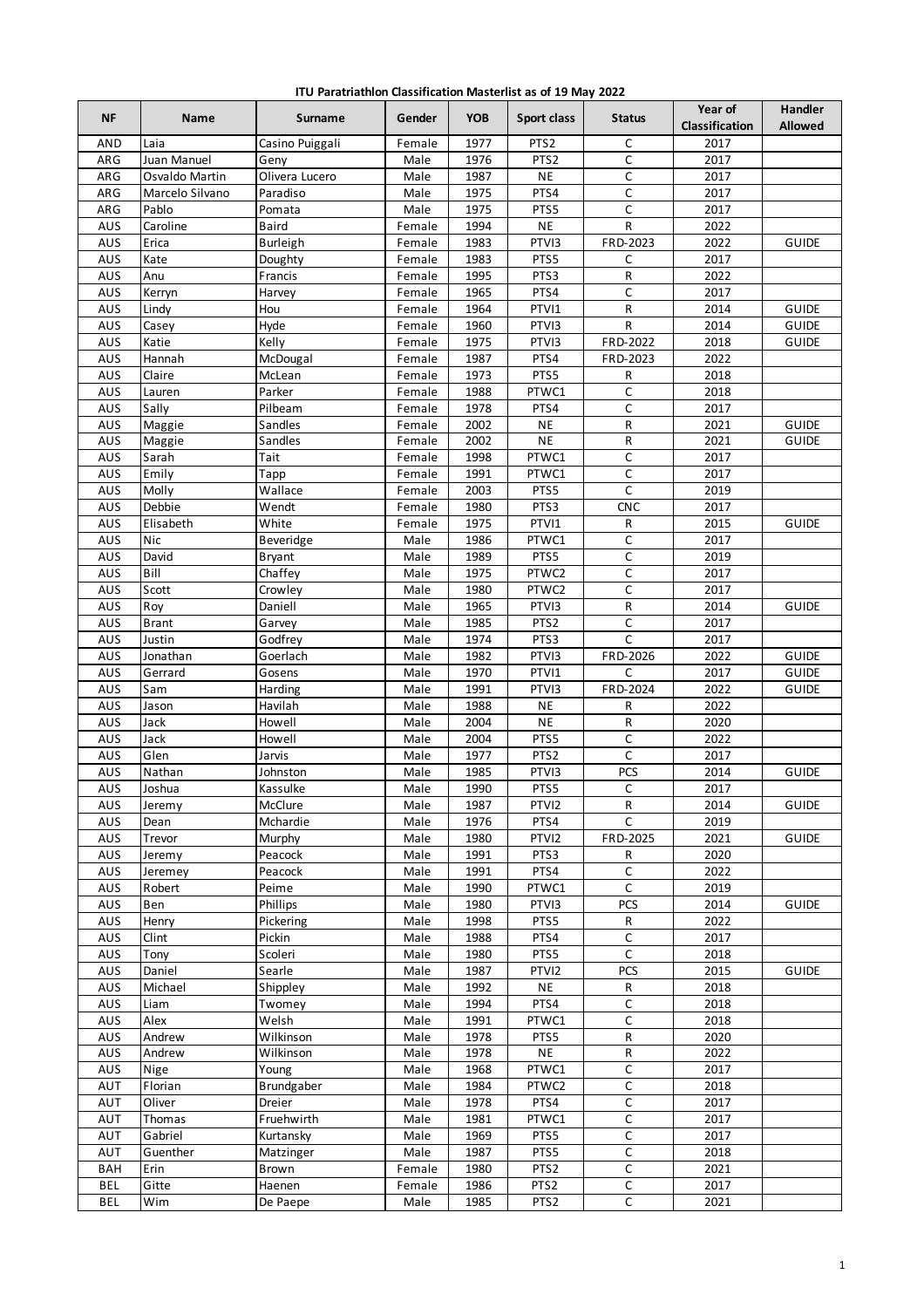| ITU Paratriathlon Classification Masterlist as of 19 May 2022 |  |  |  |  |
|---------------------------------------------------------------|--|--|--|--|
|---------------------------------------------------------------|--|--|--|--|

| 1959<br><b>BEL</b><br>Piet<br>Imschoot<br>Male<br>PTWC1<br>C<br>2017<br>C<br><b>BEL</b><br>Kim<br>1973<br>PTWC1<br>2017<br>Plovier<br>Male<br>PCS<br>Marleide<br>1970<br>PTVI3<br>2014<br><b>BRA</b><br>Da Silva<br><b>GUIDE</b><br>Female<br>2018<br><b>BRA</b><br>Jessica<br>Ferreira<br>1987<br>PTWC1<br>C<br>Female<br>$\mathsf C$<br><b>BRA</b><br>1978<br>PTS3<br>2017<br>Katheline Pereira<br>Fernanda<br>Female<br>$\overline{C}$<br><b>NE</b><br><b>BRA</b><br>1991<br>2018<br>Ana Raquel<br>Lins<br>Female<br>Nobile<br>$\mathsf C$<br>1985<br>PTWC1<br>2017<br><b>BRA</b><br>Danielle<br>Female<br>1980<br>PTVI1<br>C<br>2015<br><b>BRA</b><br>Ana Tércia<br><b>GUIDE</b><br>Soares<br>Female<br>PTWC2<br>C<br>2017<br><b>BRA</b><br>Fernando<br>Aranha<br>1978<br>Male<br>$\mathsf C$<br>1981<br>PTS <sub>2</sub><br>2017<br><b>BRA</b><br>Andre<br>Barbieri<br>Male<br>$\mathsf C$<br><b>BRA</b><br>Marcelo<br>Collet<br>1980<br>PTS4<br>2019<br>Male<br>C<br><b>BRA</b><br>1997<br>PTS5<br>2019<br>Ronan<br>Cordeiro<br>Male<br><b>BRA</b><br>Leonardo<br>Curvelo<br>Male<br>1974<br>PTS4<br>С<br>2017<br>1975<br>PTVI3<br>R<br><b>BRA</b><br>Rodrigo<br>Feola<br>Male<br>2014<br><b>GUIDE</b><br>$\mathsf C$<br><b>BRA</b><br>Male<br>1984<br>PTS4<br>2021<br>Jorge Luis<br>Fonseca<br>$\mathsf C$<br>1992<br>PTS5<br>2022<br><b>BRA</b><br>Ruiter<br>Male<br>Gonçalves<br>1977<br>PTS3<br>C<br>2017<br><b>BRA</b><br>Tiago<br>Matthes<br>Male<br>C<br><b>BRA</b><br>Antonio M.<br>1976<br>PTWC2<br>2022<br>Moura<br>Male<br>C<br><b>BRA</b><br>1971<br>PTS <sub>2</sub><br>2022<br>Joao C.<br>Paranhos<br>Male<br>$\overline{C}$<br>Carlos Rafael<br>1999<br>PTS5<br>2017<br><b>BRA</b><br>Viana<br>Male<br>PCS<br>CAN<br>2001<br>PTS <sub>2</sub><br>2018<br><b>Bilodeaus</b><br>Female<br>Lyne Marie<br>1996<br>PTS5<br>CAN<br>Kamylle<br>Frenette<br>C<br>2018<br>Female<br>FRD-2018<br>CAN<br>Christine<br>Robbins<br>1978<br>PTVI3<br>2016<br><b>GUIDE</b><br>Female<br>1992<br>C<br>CAN<br>Leanne<br>PTWC1<br>2019<br>Taylor<br>Female<br>C<br>CAN<br>1983<br>PTVI1<br>2018<br>Tuomela<br><b>GUIDE</b><br>Jessica<br>Female<br>Hicham<br>1998<br>PTS3<br>C<br>2022<br>CAN<br>Boufekane<br>Male<br>Stefan<br>1997<br>C<br>2017<br>CAN<br>Daniel<br>Male<br>PTS5<br>C<br>CAN<br>1980<br>PTVI1<br>2018<br><b>GUIDE</b><br>Jonathan<br>Dunkerley<br>Male<br>$\mathsf C$<br>CAN<br>1977<br>PTWC1<br>2022<br>Pier<br>Ouellet<br>Male<br>R<br>CAN<br>Stuart<br>1982<br>PTVI3<br>2014<br><b>GUIDE</b><br>Starkey<br>Male<br>1979<br>PTVI2<br>R<br>CAN<br>Ryan<br>Van Praet<br>Male<br>2014<br><b>GUIDE</b><br><b>CHN</b><br>Jiachao<br>1991<br>PTS4<br>C<br>2018<br>Male<br>Wang<br>C<br><b>COL</b><br>1978<br>Navier Mercedes<br>PTWC1<br>2020<br>Ome Ramos<br>Female<br>COL<br>PTS <sub>2</sub><br>C<br>Alberto<br>Male<br>1971<br>2020<br>Almeida Arciniegas<br>PTS <sub>2</sub><br>$\mathsf C$<br>COL<br>Fredy<br>Male<br>1979<br>2019<br>Gomez Velasquez<br>$\mathsf C$<br>COL<br>Robinsson Alexander Ospitia Ramirez<br>1979<br>PTWC1<br>2020<br>Male<br>C<br>COL<br>Male<br>1985<br>PTS4<br>2019<br>Daniel Ignacio<br>Urbina Urbina<br>$\mathsf C$<br><b>CRC</b><br>Alex<br>1969<br>PTS4<br>Male<br>2017<br>Fernandez Quesada<br><b>CRO</b><br>1984<br>PTS2<br>C<br>2017<br>Toni<br>Male<br>Bosnjakovic<br>C<br>PTS4<br><b>CRO</b><br>Antonio<br>Franko<br>1992<br>2019<br>Male<br><b>CUB</b><br>Yaumara<br>Casero<br>Female<br>2001<br>PTS <sub>2</sub><br>PCS<br>2021<br>1994<br>C<br><b>CUB</b><br>Jorge Ulises<br>Calzada<br>Male<br>PTS5<br>2020<br><b>CYP</b><br>1994<br>PTS5<br>$\mathsf C$<br>Andreas<br>Doulappas<br>Male<br>2021<br><b>CZE</b><br>1987<br>C<br>Jan<br>Tomanek<br>Male<br>PTWC1<br>2018<br><b>CZE</b><br>PCS<br>Ondrej<br>Male<br>1991<br>PTVI1<br>2018<br><b>GUIDE</b><br>Zmeskal<br>1966<br>C<br>2017<br><b>DEN</b><br>Marianne<br>Hüche<br>PTS3<br>Female<br>$\mathsf C$<br>1987<br><b>DEN</b><br>PTS4<br>2018<br>Sebastian<br>Jensen<br>Male<br>1975<br>С<br>2017<br><b>DEN</b><br>Havard<br>Vatnhamar<br>Male<br>PTS4<br>ECU<br>Pablo<br>1984<br>PTS <sub>2</sub><br>С<br>Male<br>2019<br>Vallejo<br>EGY<br>Salwa Sayed<br>Ehab Sauna<br>2004<br>PTWC2<br>${\sf R}$<br>Female<br>2021<br>EGY<br>1999<br>PTS5<br>R<br>2021<br>Islam<br>Abozied<br>Male<br>EGY<br>Sameh<br>1967<br>PTS4<br>2021<br>Elgeziry<br>Male<br>R<br>EGY<br>Waleed<br>Elhadidy<br>Male<br>1979<br>PTWC2<br>2021<br>R<br>EGY<br>1980<br>Omar<br>Elsadek<br>Male<br>PTWC1<br>R<br>2021<br>EGY<br>1966<br>R<br>2021<br>Ussama<br>Nayef - Elzeiny??<br>Male<br>PTS5<br>EGY<br>1991<br>PTWC2<br>${\sf R}$<br>2021<br>Haytham<br>Male<br>Sarhan<br><b>ESP</b><br>Cambero Roldán<br>1990<br>PCS<br>Eva María<br>Female<br>PTVI3<br>2021<br><b>GUIDE</b><br>ESP<br>Marta<br>Female<br>1995<br>2019<br>Frances<br>PTS4<br>C<br>$\overline{C}$<br>ESP<br>Gonzalez Sanchez<br>1983<br>2021<br>Carmen<br>Female<br>PTS4<br>$\overline{C}$<br>ESP<br>1971<br>PTS5<br>2018<br>Josefina<br>Guimarey Touceda<br>Female<br><b>ESP</b><br>1975<br>C<br>2021<br>Rakel<br>Mateo Uriarte<br>Female<br>PTS <sub>2</sub><br>Andrea<br>ESP<br>Miguelez Ranz<br>2003<br>PTS3<br>FRD-2022<br>2021<br>Female<br>ESP<br>Cristina<br>Miranda Zambrano<br>1988<br>PTS5<br>2021<br>Female<br>C<br>C<br>ESP<br>1982<br>PTWC1<br>2017<br>Eva María<br>Moral Pedrero<br>Female | <b>NF</b>  | Name   | Surname   | Gender | <b>YOB</b> | Sport class | <b>Status</b> | Year of<br>Classification | <b>Handler</b><br><b>Allowed</b> |
|----------------------------------------------------------------------------------------------------------------------------------------------------------------------------------------------------------------------------------------------------------------------------------------------------------------------------------------------------------------------------------------------------------------------------------------------------------------------------------------------------------------------------------------------------------------------------------------------------------------------------------------------------------------------------------------------------------------------------------------------------------------------------------------------------------------------------------------------------------------------------------------------------------------------------------------------------------------------------------------------------------------------------------------------------------------------------------------------------------------------------------------------------------------------------------------------------------------------------------------------------------------------------------------------------------------------------------------------------------------------------------------------------------------------------------------------------------------------------------------------------------------------------------------------------------------------------------------------------------------------------------------------------------------------------------------------------------------------------------------------------------------------------------------------------------------------------------------------------------------------------------------------------------------------------------------------------------------------------------------------------------------------------------------------------------------------------------------------------------------------------------------------------------------------------------------------------------------------------------------------------------------------------------------------------------------------------------------------------------------------------------------------------------------------------------------------------------------------------------------------------------------------------------------------------------------------------------------------------------------------------------------------------------------------------------------------------------------------------------------------------------------------------------------------------------------------------------------------------------------------------------------------------------------------------------------------------------------------------------------------------------------------------------------------------------------------------------------------------------------------------------------------------------------------------------------------------------------------------------------------------------------------------------------------------------------------------------------------------------------------------------------------------------------------------------------------------------------------------------------------------------------------------------------------------------------------------------------------------------------------------------------------------------------------------------------------------------------------------------------------------------------------------------------------------------------------------------------------------------------------------------------------------------------------------------------------------------------------------------------------------------------------------------------------------------------------------------------------------------------------------------------------------------------------------------------------------------------------------------------------------------------------------------------------------------------------------------------------------------------------------------------------------------------------------------------------------------------------------------------------------------------------------------------------------------------------------------------------------------------------------------------------------------------------------------------------------------------------------------------------------------------------------------------------------------------------------------------------------------------------------------------------------------------------------------------------------------------------------------------------------------------------------------------------------------------------------------------------------------------------------------------------------------------------------------------------------------------------------------------------------------------------------------------------------------------------------------------------------------------------|------------|--------|-----------|--------|------------|-------------|---------------|---------------------------|----------------------------------|
|                                                                                                                                                                                                                                                                                                                                                                                                                                                                                                                                                                                                                                                                                                                                                                                                                                                                                                                                                                                                                                                                                                                                                                                                                                                                                                                                                                                                                                                                                                                                                                                                                                                                                                                                                                                                                                                                                                                                                                                                                                                                                                                                                                                                                                                                                                                                                                                                                                                                                                                                                                                                                                                                                                                                                                                                                                                                                                                                                                                                                                                                                                                                                                                                                                                                                                                                                                                                                                                                                                                                                                                                                                                                                                                                                                                                                                                                                                                                                                                                                                                                                                                                                                                                                                                                                                                                                                                                                                                                                                                                                                                                                                                                                                                                                                                                                                                                                                                                                                                                                                                                                                                                                                                                                                                                                                                                                                      |            |        |           |        |            |             |               |                           |                                  |
|                                                                                                                                                                                                                                                                                                                                                                                                                                                                                                                                                                                                                                                                                                                                                                                                                                                                                                                                                                                                                                                                                                                                                                                                                                                                                                                                                                                                                                                                                                                                                                                                                                                                                                                                                                                                                                                                                                                                                                                                                                                                                                                                                                                                                                                                                                                                                                                                                                                                                                                                                                                                                                                                                                                                                                                                                                                                                                                                                                                                                                                                                                                                                                                                                                                                                                                                                                                                                                                                                                                                                                                                                                                                                                                                                                                                                                                                                                                                                                                                                                                                                                                                                                                                                                                                                                                                                                                                                                                                                                                                                                                                                                                                                                                                                                                                                                                                                                                                                                                                                                                                                                                                                                                                                                                                                                                                                                      |            |        |           |        |            |             |               |                           |                                  |
|                                                                                                                                                                                                                                                                                                                                                                                                                                                                                                                                                                                                                                                                                                                                                                                                                                                                                                                                                                                                                                                                                                                                                                                                                                                                                                                                                                                                                                                                                                                                                                                                                                                                                                                                                                                                                                                                                                                                                                                                                                                                                                                                                                                                                                                                                                                                                                                                                                                                                                                                                                                                                                                                                                                                                                                                                                                                                                                                                                                                                                                                                                                                                                                                                                                                                                                                                                                                                                                                                                                                                                                                                                                                                                                                                                                                                                                                                                                                                                                                                                                                                                                                                                                                                                                                                                                                                                                                                                                                                                                                                                                                                                                                                                                                                                                                                                                                                                                                                                                                                                                                                                                                                                                                                                                                                                                                                                      |            |        |           |        |            |             |               |                           |                                  |
|                                                                                                                                                                                                                                                                                                                                                                                                                                                                                                                                                                                                                                                                                                                                                                                                                                                                                                                                                                                                                                                                                                                                                                                                                                                                                                                                                                                                                                                                                                                                                                                                                                                                                                                                                                                                                                                                                                                                                                                                                                                                                                                                                                                                                                                                                                                                                                                                                                                                                                                                                                                                                                                                                                                                                                                                                                                                                                                                                                                                                                                                                                                                                                                                                                                                                                                                                                                                                                                                                                                                                                                                                                                                                                                                                                                                                                                                                                                                                                                                                                                                                                                                                                                                                                                                                                                                                                                                                                                                                                                                                                                                                                                                                                                                                                                                                                                                                                                                                                                                                                                                                                                                                                                                                                                                                                                                                                      |            |        |           |        |            |             |               |                           |                                  |
|                                                                                                                                                                                                                                                                                                                                                                                                                                                                                                                                                                                                                                                                                                                                                                                                                                                                                                                                                                                                                                                                                                                                                                                                                                                                                                                                                                                                                                                                                                                                                                                                                                                                                                                                                                                                                                                                                                                                                                                                                                                                                                                                                                                                                                                                                                                                                                                                                                                                                                                                                                                                                                                                                                                                                                                                                                                                                                                                                                                                                                                                                                                                                                                                                                                                                                                                                                                                                                                                                                                                                                                                                                                                                                                                                                                                                                                                                                                                                                                                                                                                                                                                                                                                                                                                                                                                                                                                                                                                                                                                                                                                                                                                                                                                                                                                                                                                                                                                                                                                                                                                                                                                                                                                                                                                                                                                                                      |            |        |           |        |            |             |               |                           |                                  |
|                                                                                                                                                                                                                                                                                                                                                                                                                                                                                                                                                                                                                                                                                                                                                                                                                                                                                                                                                                                                                                                                                                                                                                                                                                                                                                                                                                                                                                                                                                                                                                                                                                                                                                                                                                                                                                                                                                                                                                                                                                                                                                                                                                                                                                                                                                                                                                                                                                                                                                                                                                                                                                                                                                                                                                                                                                                                                                                                                                                                                                                                                                                                                                                                                                                                                                                                                                                                                                                                                                                                                                                                                                                                                                                                                                                                                                                                                                                                                                                                                                                                                                                                                                                                                                                                                                                                                                                                                                                                                                                                                                                                                                                                                                                                                                                                                                                                                                                                                                                                                                                                                                                                                                                                                                                                                                                                                                      |            |        |           |        |            |             |               |                           |                                  |
|                                                                                                                                                                                                                                                                                                                                                                                                                                                                                                                                                                                                                                                                                                                                                                                                                                                                                                                                                                                                                                                                                                                                                                                                                                                                                                                                                                                                                                                                                                                                                                                                                                                                                                                                                                                                                                                                                                                                                                                                                                                                                                                                                                                                                                                                                                                                                                                                                                                                                                                                                                                                                                                                                                                                                                                                                                                                                                                                                                                                                                                                                                                                                                                                                                                                                                                                                                                                                                                                                                                                                                                                                                                                                                                                                                                                                                                                                                                                                                                                                                                                                                                                                                                                                                                                                                                                                                                                                                                                                                                                                                                                                                                                                                                                                                                                                                                                                                                                                                                                                                                                                                                                                                                                                                                                                                                                                                      |            |        |           |        |            |             |               |                           |                                  |
|                                                                                                                                                                                                                                                                                                                                                                                                                                                                                                                                                                                                                                                                                                                                                                                                                                                                                                                                                                                                                                                                                                                                                                                                                                                                                                                                                                                                                                                                                                                                                                                                                                                                                                                                                                                                                                                                                                                                                                                                                                                                                                                                                                                                                                                                                                                                                                                                                                                                                                                                                                                                                                                                                                                                                                                                                                                                                                                                                                                                                                                                                                                                                                                                                                                                                                                                                                                                                                                                                                                                                                                                                                                                                                                                                                                                                                                                                                                                                                                                                                                                                                                                                                                                                                                                                                                                                                                                                                                                                                                                                                                                                                                                                                                                                                                                                                                                                                                                                                                                                                                                                                                                                                                                                                                                                                                                                                      |            |        |           |        |            |             |               |                           |                                  |
|                                                                                                                                                                                                                                                                                                                                                                                                                                                                                                                                                                                                                                                                                                                                                                                                                                                                                                                                                                                                                                                                                                                                                                                                                                                                                                                                                                                                                                                                                                                                                                                                                                                                                                                                                                                                                                                                                                                                                                                                                                                                                                                                                                                                                                                                                                                                                                                                                                                                                                                                                                                                                                                                                                                                                                                                                                                                                                                                                                                                                                                                                                                                                                                                                                                                                                                                                                                                                                                                                                                                                                                                                                                                                                                                                                                                                                                                                                                                                                                                                                                                                                                                                                                                                                                                                                                                                                                                                                                                                                                                                                                                                                                                                                                                                                                                                                                                                                                                                                                                                                                                                                                                                                                                                                                                                                                                                                      |            |        |           |        |            |             |               |                           |                                  |
|                                                                                                                                                                                                                                                                                                                                                                                                                                                                                                                                                                                                                                                                                                                                                                                                                                                                                                                                                                                                                                                                                                                                                                                                                                                                                                                                                                                                                                                                                                                                                                                                                                                                                                                                                                                                                                                                                                                                                                                                                                                                                                                                                                                                                                                                                                                                                                                                                                                                                                                                                                                                                                                                                                                                                                                                                                                                                                                                                                                                                                                                                                                                                                                                                                                                                                                                                                                                                                                                                                                                                                                                                                                                                                                                                                                                                                                                                                                                                                                                                                                                                                                                                                                                                                                                                                                                                                                                                                                                                                                                                                                                                                                                                                                                                                                                                                                                                                                                                                                                                                                                                                                                                                                                                                                                                                                                                                      |            |        |           |        |            |             |               |                           |                                  |
|                                                                                                                                                                                                                                                                                                                                                                                                                                                                                                                                                                                                                                                                                                                                                                                                                                                                                                                                                                                                                                                                                                                                                                                                                                                                                                                                                                                                                                                                                                                                                                                                                                                                                                                                                                                                                                                                                                                                                                                                                                                                                                                                                                                                                                                                                                                                                                                                                                                                                                                                                                                                                                                                                                                                                                                                                                                                                                                                                                                                                                                                                                                                                                                                                                                                                                                                                                                                                                                                                                                                                                                                                                                                                                                                                                                                                                                                                                                                                                                                                                                                                                                                                                                                                                                                                                                                                                                                                                                                                                                                                                                                                                                                                                                                                                                                                                                                                                                                                                                                                                                                                                                                                                                                                                                                                                                                                                      |            |        |           |        |            |             |               |                           |                                  |
|                                                                                                                                                                                                                                                                                                                                                                                                                                                                                                                                                                                                                                                                                                                                                                                                                                                                                                                                                                                                                                                                                                                                                                                                                                                                                                                                                                                                                                                                                                                                                                                                                                                                                                                                                                                                                                                                                                                                                                                                                                                                                                                                                                                                                                                                                                                                                                                                                                                                                                                                                                                                                                                                                                                                                                                                                                                                                                                                                                                                                                                                                                                                                                                                                                                                                                                                                                                                                                                                                                                                                                                                                                                                                                                                                                                                                                                                                                                                                                                                                                                                                                                                                                                                                                                                                                                                                                                                                                                                                                                                                                                                                                                                                                                                                                                                                                                                                                                                                                                                                                                                                                                                                                                                                                                                                                                                                                      |            |        |           |        |            |             |               |                           |                                  |
|                                                                                                                                                                                                                                                                                                                                                                                                                                                                                                                                                                                                                                                                                                                                                                                                                                                                                                                                                                                                                                                                                                                                                                                                                                                                                                                                                                                                                                                                                                                                                                                                                                                                                                                                                                                                                                                                                                                                                                                                                                                                                                                                                                                                                                                                                                                                                                                                                                                                                                                                                                                                                                                                                                                                                                                                                                                                                                                                                                                                                                                                                                                                                                                                                                                                                                                                                                                                                                                                                                                                                                                                                                                                                                                                                                                                                                                                                                                                                                                                                                                                                                                                                                                                                                                                                                                                                                                                                                                                                                                                                                                                                                                                                                                                                                                                                                                                                                                                                                                                                                                                                                                                                                                                                                                                                                                                                                      |            |        |           |        |            |             |               |                           |                                  |
|                                                                                                                                                                                                                                                                                                                                                                                                                                                                                                                                                                                                                                                                                                                                                                                                                                                                                                                                                                                                                                                                                                                                                                                                                                                                                                                                                                                                                                                                                                                                                                                                                                                                                                                                                                                                                                                                                                                                                                                                                                                                                                                                                                                                                                                                                                                                                                                                                                                                                                                                                                                                                                                                                                                                                                                                                                                                                                                                                                                                                                                                                                                                                                                                                                                                                                                                                                                                                                                                                                                                                                                                                                                                                                                                                                                                                                                                                                                                                                                                                                                                                                                                                                                                                                                                                                                                                                                                                                                                                                                                                                                                                                                                                                                                                                                                                                                                                                                                                                                                                                                                                                                                                                                                                                                                                                                                                                      |            |        |           |        |            |             |               |                           |                                  |
|                                                                                                                                                                                                                                                                                                                                                                                                                                                                                                                                                                                                                                                                                                                                                                                                                                                                                                                                                                                                                                                                                                                                                                                                                                                                                                                                                                                                                                                                                                                                                                                                                                                                                                                                                                                                                                                                                                                                                                                                                                                                                                                                                                                                                                                                                                                                                                                                                                                                                                                                                                                                                                                                                                                                                                                                                                                                                                                                                                                                                                                                                                                                                                                                                                                                                                                                                                                                                                                                                                                                                                                                                                                                                                                                                                                                                                                                                                                                                                                                                                                                                                                                                                                                                                                                                                                                                                                                                                                                                                                                                                                                                                                                                                                                                                                                                                                                                                                                                                                                                                                                                                                                                                                                                                                                                                                                                                      |            |        |           |        |            |             |               |                           |                                  |
|                                                                                                                                                                                                                                                                                                                                                                                                                                                                                                                                                                                                                                                                                                                                                                                                                                                                                                                                                                                                                                                                                                                                                                                                                                                                                                                                                                                                                                                                                                                                                                                                                                                                                                                                                                                                                                                                                                                                                                                                                                                                                                                                                                                                                                                                                                                                                                                                                                                                                                                                                                                                                                                                                                                                                                                                                                                                                                                                                                                                                                                                                                                                                                                                                                                                                                                                                                                                                                                                                                                                                                                                                                                                                                                                                                                                                                                                                                                                                                                                                                                                                                                                                                                                                                                                                                                                                                                                                                                                                                                                                                                                                                                                                                                                                                                                                                                                                                                                                                                                                                                                                                                                                                                                                                                                                                                                                                      |            |        |           |        |            |             |               |                           |                                  |
|                                                                                                                                                                                                                                                                                                                                                                                                                                                                                                                                                                                                                                                                                                                                                                                                                                                                                                                                                                                                                                                                                                                                                                                                                                                                                                                                                                                                                                                                                                                                                                                                                                                                                                                                                                                                                                                                                                                                                                                                                                                                                                                                                                                                                                                                                                                                                                                                                                                                                                                                                                                                                                                                                                                                                                                                                                                                                                                                                                                                                                                                                                                                                                                                                                                                                                                                                                                                                                                                                                                                                                                                                                                                                                                                                                                                                                                                                                                                                                                                                                                                                                                                                                                                                                                                                                                                                                                                                                                                                                                                                                                                                                                                                                                                                                                                                                                                                                                                                                                                                                                                                                                                                                                                                                                                                                                                                                      |            |        |           |        |            |             |               |                           |                                  |
|                                                                                                                                                                                                                                                                                                                                                                                                                                                                                                                                                                                                                                                                                                                                                                                                                                                                                                                                                                                                                                                                                                                                                                                                                                                                                                                                                                                                                                                                                                                                                                                                                                                                                                                                                                                                                                                                                                                                                                                                                                                                                                                                                                                                                                                                                                                                                                                                                                                                                                                                                                                                                                                                                                                                                                                                                                                                                                                                                                                                                                                                                                                                                                                                                                                                                                                                                                                                                                                                                                                                                                                                                                                                                                                                                                                                                                                                                                                                                                                                                                                                                                                                                                                                                                                                                                                                                                                                                                                                                                                                                                                                                                                                                                                                                                                                                                                                                                                                                                                                                                                                                                                                                                                                                                                                                                                                                                      |            |        |           |        |            |             |               |                           |                                  |
|                                                                                                                                                                                                                                                                                                                                                                                                                                                                                                                                                                                                                                                                                                                                                                                                                                                                                                                                                                                                                                                                                                                                                                                                                                                                                                                                                                                                                                                                                                                                                                                                                                                                                                                                                                                                                                                                                                                                                                                                                                                                                                                                                                                                                                                                                                                                                                                                                                                                                                                                                                                                                                                                                                                                                                                                                                                                                                                                                                                                                                                                                                                                                                                                                                                                                                                                                                                                                                                                                                                                                                                                                                                                                                                                                                                                                                                                                                                                                                                                                                                                                                                                                                                                                                                                                                                                                                                                                                                                                                                                                                                                                                                                                                                                                                                                                                                                                                                                                                                                                                                                                                                                                                                                                                                                                                                                                                      |            |        |           |        |            |             |               |                           |                                  |
|                                                                                                                                                                                                                                                                                                                                                                                                                                                                                                                                                                                                                                                                                                                                                                                                                                                                                                                                                                                                                                                                                                                                                                                                                                                                                                                                                                                                                                                                                                                                                                                                                                                                                                                                                                                                                                                                                                                                                                                                                                                                                                                                                                                                                                                                                                                                                                                                                                                                                                                                                                                                                                                                                                                                                                                                                                                                                                                                                                                                                                                                                                                                                                                                                                                                                                                                                                                                                                                                                                                                                                                                                                                                                                                                                                                                                                                                                                                                                                                                                                                                                                                                                                                                                                                                                                                                                                                                                                                                                                                                                                                                                                                                                                                                                                                                                                                                                                                                                                                                                                                                                                                                                                                                                                                                                                                                                                      |            |        |           |        |            |             |               |                           |                                  |
|                                                                                                                                                                                                                                                                                                                                                                                                                                                                                                                                                                                                                                                                                                                                                                                                                                                                                                                                                                                                                                                                                                                                                                                                                                                                                                                                                                                                                                                                                                                                                                                                                                                                                                                                                                                                                                                                                                                                                                                                                                                                                                                                                                                                                                                                                                                                                                                                                                                                                                                                                                                                                                                                                                                                                                                                                                                                                                                                                                                                                                                                                                                                                                                                                                                                                                                                                                                                                                                                                                                                                                                                                                                                                                                                                                                                                                                                                                                                                                                                                                                                                                                                                                                                                                                                                                                                                                                                                                                                                                                                                                                                                                                                                                                                                                                                                                                                                                                                                                                                                                                                                                                                                                                                                                                                                                                                                                      |            |        |           |        |            |             |               |                           |                                  |
|                                                                                                                                                                                                                                                                                                                                                                                                                                                                                                                                                                                                                                                                                                                                                                                                                                                                                                                                                                                                                                                                                                                                                                                                                                                                                                                                                                                                                                                                                                                                                                                                                                                                                                                                                                                                                                                                                                                                                                                                                                                                                                                                                                                                                                                                                                                                                                                                                                                                                                                                                                                                                                                                                                                                                                                                                                                                                                                                                                                                                                                                                                                                                                                                                                                                                                                                                                                                                                                                                                                                                                                                                                                                                                                                                                                                                                                                                                                                                                                                                                                                                                                                                                                                                                                                                                                                                                                                                                                                                                                                                                                                                                                                                                                                                                                                                                                                                                                                                                                                                                                                                                                                                                                                                                                                                                                                                                      |            |        |           |        |            |             |               |                           |                                  |
|                                                                                                                                                                                                                                                                                                                                                                                                                                                                                                                                                                                                                                                                                                                                                                                                                                                                                                                                                                                                                                                                                                                                                                                                                                                                                                                                                                                                                                                                                                                                                                                                                                                                                                                                                                                                                                                                                                                                                                                                                                                                                                                                                                                                                                                                                                                                                                                                                                                                                                                                                                                                                                                                                                                                                                                                                                                                                                                                                                                                                                                                                                                                                                                                                                                                                                                                                                                                                                                                                                                                                                                                                                                                                                                                                                                                                                                                                                                                                                                                                                                                                                                                                                                                                                                                                                                                                                                                                                                                                                                                                                                                                                                                                                                                                                                                                                                                                                                                                                                                                                                                                                                                                                                                                                                                                                                                                                      |            |        |           |        |            |             |               |                           |                                  |
|                                                                                                                                                                                                                                                                                                                                                                                                                                                                                                                                                                                                                                                                                                                                                                                                                                                                                                                                                                                                                                                                                                                                                                                                                                                                                                                                                                                                                                                                                                                                                                                                                                                                                                                                                                                                                                                                                                                                                                                                                                                                                                                                                                                                                                                                                                                                                                                                                                                                                                                                                                                                                                                                                                                                                                                                                                                                                                                                                                                                                                                                                                                                                                                                                                                                                                                                                                                                                                                                                                                                                                                                                                                                                                                                                                                                                                                                                                                                                                                                                                                                                                                                                                                                                                                                                                                                                                                                                                                                                                                                                                                                                                                                                                                                                                                                                                                                                                                                                                                                                                                                                                                                                                                                                                                                                                                                                                      |            |        |           |        |            |             |               |                           |                                  |
|                                                                                                                                                                                                                                                                                                                                                                                                                                                                                                                                                                                                                                                                                                                                                                                                                                                                                                                                                                                                                                                                                                                                                                                                                                                                                                                                                                                                                                                                                                                                                                                                                                                                                                                                                                                                                                                                                                                                                                                                                                                                                                                                                                                                                                                                                                                                                                                                                                                                                                                                                                                                                                                                                                                                                                                                                                                                                                                                                                                                                                                                                                                                                                                                                                                                                                                                                                                                                                                                                                                                                                                                                                                                                                                                                                                                                                                                                                                                                                                                                                                                                                                                                                                                                                                                                                                                                                                                                                                                                                                                                                                                                                                                                                                                                                                                                                                                                                                                                                                                                                                                                                                                                                                                                                                                                                                                                                      |            |        |           |        |            |             |               |                           |                                  |
|                                                                                                                                                                                                                                                                                                                                                                                                                                                                                                                                                                                                                                                                                                                                                                                                                                                                                                                                                                                                                                                                                                                                                                                                                                                                                                                                                                                                                                                                                                                                                                                                                                                                                                                                                                                                                                                                                                                                                                                                                                                                                                                                                                                                                                                                                                                                                                                                                                                                                                                                                                                                                                                                                                                                                                                                                                                                                                                                                                                                                                                                                                                                                                                                                                                                                                                                                                                                                                                                                                                                                                                                                                                                                                                                                                                                                                                                                                                                                                                                                                                                                                                                                                                                                                                                                                                                                                                                                                                                                                                                                                                                                                                                                                                                                                                                                                                                                                                                                                                                                                                                                                                                                                                                                                                                                                                                                                      |            |        |           |        |            |             |               |                           |                                  |
|                                                                                                                                                                                                                                                                                                                                                                                                                                                                                                                                                                                                                                                                                                                                                                                                                                                                                                                                                                                                                                                                                                                                                                                                                                                                                                                                                                                                                                                                                                                                                                                                                                                                                                                                                                                                                                                                                                                                                                                                                                                                                                                                                                                                                                                                                                                                                                                                                                                                                                                                                                                                                                                                                                                                                                                                                                                                                                                                                                                                                                                                                                                                                                                                                                                                                                                                                                                                                                                                                                                                                                                                                                                                                                                                                                                                                                                                                                                                                                                                                                                                                                                                                                                                                                                                                                                                                                                                                                                                                                                                                                                                                                                                                                                                                                                                                                                                                                                                                                                                                                                                                                                                                                                                                                                                                                                                                                      |            |        |           |        |            |             |               |                           |                                  |
|                                                                                                                                                                                                                                                                                                                                                                                                                                                                                                                                                                                                                                                                                                                                                                                                                                                                                                                                                                                                                                                                                                                                                                                                                                                                                                                                                                                                                                                                                                                                                                                                                                                                                                                                                                                                                                                                                                                                                                                                                                                                                                                                                                                                                                                                                                                                                                                                                                                                                                                                                                                                                                                                                                                                                                                                                                                                                                                                                                                                                                                                                                                                                                                                                                                                                                                                                                                                                                                                                                                                                                                                                                                                                                                                                                                                                                                                                                                                                                                                                                                                                                                                                                                                                                                                                                                                                                                                                                                                                                                                                                                                                                                                                                                                                                                                                                                                                                                                                                                                                                                                                                                                                                                                                                                                                                                                                                      |            |        |           |        |            |             |               |                           |                                  |
|                                                                                                                                                                                                                                                                                                                                                                                                                                                                                                                                                                                                                                                                                                                                                                                                                                                                                                                                                                                                                                                                                                                                                                                                                                                                                                                                                                                                                                                                                                                                                                                                                                                                                                                                                                                                                                                                                                                                                                                                                                                                                                                                                                                                                                                                                                                                                                                                                                                                                                                                                                                                                                                                                                                                                                                                                                                                                                                                                                                                                                                                                                                                                                                                                                                                                                                                                                                                                                                                                                                                                                                                                                                                                                                                                                                                                                                                                                                                                                                                                                                                                                                                                                                                                                                                                                                                                                                                                                                                                                                                                                                                                                                                                                                                                                                                                                                                                                                                                                                                                                                                                                                                                                                                                                                                                                                                                                      |            |        |           |        |            |             |               |                           |                                  |
|                                                                                                                                                                                                                                                                                                                                                                                                                                                                                                                                                                                                                                                                                                                                                                                                                                                                                                                                                                                                                                                                                                                                                                                                                                                                                                                                                                                                                                                                                                                                                                                                                                                                                                                                                                                                                                                                                                                                                                                                                                                                                                                                                                                                                                                                                                                                                                                                                                                                                                                                                                                                                                                                                                                                                                                                                                                                                                                                                                                                                                                                                                                                                                                                                                                                                                                                                                                                                                                                                                                                                                                                                                                                                                                                                                                                                                                                                                                                                                                                                                                                                                                                                                                                                                                                                                                                                                                                                                                                                                                                                                                                                                                                                                                                                                                                                                                                                                                                                                                                                                                                                                                                                                                                                                                                                                                                                                      |            |        |           |        |            |             |               |                           |                                  |
|                                                                                                                                                                                                                                                                                                                                                                                                                                                                                                                                                                                                                                                                                                                                                                                                                                                                                                                                                                                                                                                                                                                                                                                                                                                                                                                                                                                                                                                                                                                                                                                                                                                                                                                                                                                                                                                                                                                                                                                                                                                                                                                                                                                                                                                                                                                                                                                                                                                                                                                                                                                                                                                                                                                                                                                                                                                                                                                                                                                                                                                                                                                                                                                                                                                                                                                                                                                                                                                                                                                                                                                                                                                                                                                                                                                                                                                                                                                                                                                                                                                                                                                                                                                                                                                                                                                                                                                                                                                                                                                                                                                                                                                                                                                                                                                                                                                                                                                                                                                                                                                                                                                                                                                                                                                                                                                                                                      |            |        |           |        |            |             |               |                           |                                  |
|                                                                                                                                                                                                                                                                                                                                                                                                                                                                                                                                                                                                                                                                                                                                                                                                                                                                                                                                                                                                                                                                                                                                                                                                                                                                                                                                                                                                                                                                                                                                                                                                                                                                                                                                                                                                                                                                                                                                                                                                                                                                                                                                                                                                                                                                                                                                                                                                                                                                                                                                                                                                                                                                                                                                                                                                                                                                                                                                                                                                                                                                                                                                                                                                                                                                                                                                                                                                                                                                                                                                                                                                                                                                                                                                                                                                                                                                                                                                                                                                                                                                                                                                                                                                                                                                                                                                                                                                                                                                                                                                                                                                                                                                                                                                                                                                                                                                                                                                                                                                                                                                                                                                                                                                                                                                                                                                                                      |            |        |           |        |            |             |               |                           |                                  |
|                                                                                                                                                                                                                                                                                                                                                                                                                                                                                                                                                                                                                                                                                                                                                                                                                                                                                                                                                                                                                                                                                                                                                                                                                                                                                                                                                                                                                                                                                                                                                                                                                                                                                                                                                                                                                                                                                                                                                                                                                                                                                                                                                                                                                                                                                                                                                                                                                                                                                                                                                                                                                                                                                                                                                                                                                                                                                                                                                                                                                                                                                                                                                                                                                                                                                                                                                                                                                                                                                                                                                                                                                                                                                                                                                                                                                                                                                                                                                                                                                                                                                                                                                                                                                                                                                                                                                                                                                                                                                                                                                                                                                                                                                                                                                                                                                                                                                                                                                                                                                                                                                                                                                                                                                                                                                                                                                                      |            |        |           |        |            |             |               |                           |                                  |
|                                                                                                                                                                                                                                                                                                                                                                                                                                                                                                                                                                                                                                                                                                                                                                                                                                                                                                                                                                                                                                                                                                                                                                                                                                                                                                                                                                                                                                                                                                                                                                                                                                                                                                                                                                                                                                                                                                                                                                                                                                                                                                                                                                                                                                                                                                                                                                                                                                                                                                                                                                                                                                                                                                                                                                                                                                                                                                                                                                                                                                                                                                                                                                                                                                                                                                                                                                                                                                                                                                                                                                                                                                                                                                                                                                                                                                                                                                                                                                                                                                                                                                                                                                                                                                                                                                                                                                                                                                                                                                                                                                                                                                                                                                                                                                                                                                                                                                                                                                                                                                                                                                                                                                                                                                                                                                                                                                      |            |        |           |        |            |             |               |                           |                                  |
|                                                                                                                                                                                                                                                                                                                                                                                                                                                                                                                                                                                                                                                                                                                                                                                                                                                                                                                                                                                                                                                                                                                                                                                                                                                                                                                                                                                                                                                                                                                                                                                                                                                                                                                                                                                                                                                                                                                                                                                                                                                                                                                                                                                                                                                                                                                                                                                                                                                                                                                                                                                                                                                                                                                                                                                                                                                                                                                                                                                                                                                                                                                                                                                                                                                                                                                                                                                                                                                                                                                                                                                                                                                                                                                                                                                                                                                                                                                                                                                                                                                                                                                                                                                                                                                                                                                                                                                                                                                                                                                                                                                                                                                                                                                                                                                                                                                                                                                                                                                                                                                                                                                                                                                                                                                                                                                                                                      |            |        |           |        |            |             |               |                           |                                  |
|                                                                                                                                                                                                                                                                                                                                                                                                                                                                                                                                                                                                                                                                                                                                                                                                                                                                                                                                                                                                                                                                                                                                                                                                                                                                                                                                                                                                                                                                                                                                                                                                                                                                                                                                                                                                                                                                                                                                                                                                                                                                                                                                                                                                                                                                                                                                                                                                                                                                                                                                                                                                                                                                                                                                                                                                                                                                                                                                                                                                                                                                                                                                                                                                                                                                                                                                                                                                                                                                                                                                                                                                                                                                                                                                                                                                                                                                                                                                                                                                                                                                                                                                                                                                                                                                                                                                                                                                                                                                                                                                                                                                                                                                                                                                                                                                                                                                                                                                                                                                                                                                                                                                                                                                                                                                                                                                                                      |            |        |           |        |            |             |               |                           |                                  |
|                                                                                                                                                                                                                                                                                                                                                                                                                                                                                                                                                                                                                                                                                                                                                                                                                                                                                                                                                                                                                                                                                                                                                                                                                                                                                                                                                                                                                                                                                                                                                                                                                                                                                                                                                                                                                                                                                                                                                                                                                                                                                                                                                                                                                                                                                                                                                                                                                                                                                                                                                                                                                                                                                                                                                                                                                                                                                                                                                                                                                                                                                                                                                                                                                                                                                                                                                                                                                                                                                                                                                                                                                                                                                                                                                                                                                                                                                                                                                                                                                                                                                                                                                                                                                                                                                                                                                                                                                                                                                                                                                                                                                                                                                                                                                                                                                                                                                                                                                                                                                                                                                                                                                                                                                                                                                                                                                                      |            |        |           |        |            |             |               |                           |                                  |
|                                                                                                                                                                                                                                                                                                                                                                                                                                                                                                                                                                                                                                                                                                                                                                                                                                                                                                                                                                                                                                                                                                                                                                                                                                                                                                                                                                                                                                                                                                                                                                                                                                                                                                                                                                                                                                                                                                                                                                                                                                                                                                                                                                                                                                                                                                                                                                                                                                                                                                                                                                                                                                                                                                                                                                                                                                                                                                                                                                                                                                                                                                                                                                                                                                                                                                                                                                                                                                                                                                                                                                                                                                                                                                                                                                                                                                                                                                                                                                                                                                                                                                                                                                                                                                                                                                                                                                                                                                                                                                                                                                                                                                                                                                                                                                                                                                                                                                                                                                                                                                                                                                                                                                                                                                                                                                                                                                      |            |        |           |        |            |             |               |                           |                                  |
|                                                                                                                                                                                                                                                                                                                                                                                                                                                                                                                                                                                                                                                                                                                                                                                                                                                                                                                                                                                                                                                                                                                                                                                                                                                                                                                                                                                                                                                                                                                                                                                                                                                                                                                                                                                                                                                                                                                                                                                                                                                                                                                                                                                                                                                                                                                                                                                                                                                                                                                                                                                                                                                                                                                                                                                                                                                                                                                                                                                                                                                                                                                                                                                                                                                                                                                                                                                                                                                                                                                                                                                                                                                                                                                                                                                                                                                                                                                                                                                                                                                                                                                                                                                                                                                                                                                                                                                                                                                                                                                                                                                                                                                                                                                                                                                                                                                                                                                                                                                                                                                                                                                                                                                                                                                                                                                                                                      |            |        |           |        |            |             |               |                           |                                  |
|                                                                                                                                                                                                                                                                                                                                                                                                                                                                                                                                                                                                                                                                                                                                                                                                                                                                                                                                                                                                                                                                                                                                                                                                                                                                                                                                                                                                                                                                                                                                                                                                                                                                                                                                                                                                                                                                                                                                                                                                                                                                                                                                                                                                                                                                                                                                                                                                                                                                                                                                                                                                                                                                                                                                                                                                                                                                                                                                                                                                                                                                                                                                                                                                                                                                                                                                                                                                                                                                                                                                                                                                                                                                                                                                                                                                                                                                                                                                                                                                                                                                                                                                                                                                                                                                                                                                                                                                                                                                                                                                                                                                                                                                                                                                                                                                                                                                                                                                                                                                                                                                                                                                                                                                                                                                                                                                                                      |            |        |           |        |            |             |               |                           |                                  |
|                                                                                                                                                                                                                                                                                                                                                                                                                                                                                                                                                                                                                                                                                                                                                                                                                                                                                                                                                                                                                                                                                                                                                                                                                                                                                                                                                                                                                                                                                                                                                                                                                                                                                                                                                                                                                                                                                                                                                                                                                                                                                                                                                                                                                                                                                                                                                                                                                                                                                                                                                                                                                                                                                                                                                                                                                                                                                                                                                                                                                                                                                                                                                                                                                                                                                                                                                                                                                                                                                                                                                                                                                                                                                                                                                                                                                                                                                                                                                                                                                                                                                                                                                                                                                                                                                                                                                                                                                                                                                                                                                                                                                                                                                                                                                                                                                                                                                                                                                                                                                                                                                                                                                                                                                                                                                                                                                                      |            |        |           |        |            |             |               |                           |                                  |
|                                                                                                                                                                                                                                                                                                                                                                                                                                                                                                                                                                                                                                                                                                                                                                                                                                                                                                                                                                                                                                                                                                                                                                                                                                                                                                                                                                                                                                                                                                                                                                                                                                                                                                                                                                                                                                                                                                                                                                                                                                                                                                                                                                                                                                                                                                                                                                                                                                                                                                                                                                                                                                                                                                                                                                                                                                                                                                                                                                                                                                                                                                                                                                                                                                                                                                                                                                                                                                                                                                                                                                                                                                                                                                                                                                                                                                                                                                                                                                                                                                                                                                                                                                                                                                                                                                                                                                                                                                                                                                                                                                                                                                                                                                                                                                                                                                                                                                                                                                                                                                                                                                                                                                                                                                                                                                                                                                      |            |        |           |        |            |             |               |                           |                                  |
|                                                                                                                                                                                                                                                                                                                                                                                                                                                                                                                                                                                                                                                                                                                                                                                                                                                                                                                                                                                                                                                                                                                                                                                                                                                                                                                                                                                                                                                                                                                                                                                                                                                                                                                                                                                                                                                                                                                                                                                                                                                                                                                                                                                                                                                                                                                                                                                                                                                                                                                                                                                                                                                                                                                                                                                                                                                                                                                                                                                                                                                                                                                                                                                                                                                                                                                                                                                                                                                                                                                                                                                                                                                                                                                                                                                                                                                                                                                                                                                                                                                                                                                                                                                                                                                                                                                                                                                                                                                                                                                                                                                                                                                                                                                                                                                                                                                                                                                                                                                                                                                                                                                                                                                                                                                                                                                                                                      |            |        |           |        |            |             |               |                           |                                  |
|                                                                                                                                                                                                                                                                                                                                                                                                                                                                                                                                                                                                                                                                                                                                                                                                                                                                                                                                                                                                                                                                                                                                                                                                                                                                                                                                                                                                                                                                                                                                                                                                                                                                                                                                                                                                                                                                                                                                                                                                                                                                                                                                                                                                                                                                                                                                                                                                                                                                                                                                                                                                                                                                                                                                                                                                                                                                                                                                                                                                                                                                                                                                                                                                                                                                                                                                                                                                                                                                                                                                                                                                                                                                                                                                                                                                                                                                                                                                                                                                                                                                                                                                                                                                                                                                                                                                                                                                                                                                                                                                                                                                                                                                                                                                                                                                                                                                                                                                                                                                                                                                                                                                                                                                                                                                                                                                                                      |            |        |           |        |            |             |               |                           |                                  |
|                                                                                                                                                                                                                                                                                                                                                                                                                                                                                                                                                                                                                                                                                                                                                                                                                                                                                                                                                                                                                                                                                                                                                                                                                                                                                                                                                                                                                                                                                                                                                                                                                                                                                                                                                                                                                                                                                                                                                                                                                                                                                                                                                                                                                                                                                                                                                                                                                                                                                                                                                                                                                                                                                                                                                                                                                                                                                                                                                                                                                                                                                                                                                                                                                                                                                                                                                                                                                                                                                                                                                                                                                                                                                                                                                                                                                                                                                                                                                                                                                                                                                                                                                                                                                                                                                                                                                                                                                                                                                                                                                                                                                                                                                                                                                                                                                                                                                                                                                                                                                                                                                                                                                                                                                                                                                                                                                                      |            |        |           |        |            |             |               |                           |                                  |
|                                                                                                                                                                                                                                                                                                                                                                                                                                                                                                                                                                                                                                                                                                                                                                                                                                                                                                                                                                                                                                                                                                                                                                                                                                                                                                                                                                                                                                                                                                                                                                                                                                                                                                                                                                                                                                                                                                                                                                                                                                                                                                                                                                                                                                                                                                                                                                                                                                                                                                                                                                                                                                                                                                                                                                                                                                                                                                                                                                                                                                                                                                                                                                                                                                                                                                                                                                                                                                                                                                                                                                                                                                                                                                                                                                                                                                                                                                                                                                                                                                                                                                                                                                                                                                                                                                                                                                                                                                                                                                                                                                                                                                                                                                                                                                                                                                                                                                                                                                                                                                                                                                                                                                                                                                                                                                                                                                      |            |        |           |        |            |             |               |                           |                                  |
|                                                                                                                                                                                                                                                                                                                                                                                                                                                                                                                                                                                                                                                                                                                                                                                                                                                                                                                                                                                                                                                                                                                                                                                                                                                                                                                                                                                                                                                                                                                                                                                                                                                                                                                                                                                                                                                                                                                                                                                                                                                                                                                                                                                                                                                                                                                                                                                                                                                                                                                                                                                                                                                                                                                                                                                                                                                                                                                                                                                                                                                                                                                                                                                                                                                                                                                                                                                                                                                                                                                                                                                                                                                                                                                                                                                                                                                                                                                                                                                                                                                                                                                                                                                                                                                                                                                                                                                                                                                                                                                                                                                                                                                                                                                                                                                                                                                                                                                                                                                                                                                                                                                                                                                                                                                                                                                                                                      |            |        |           |        |            |             |               |                           |                                  |
|                                                                                                                                                                                                                                                                                                                                                                                                                                                                                                                                                                                                                                                                                                                                                                                                                                                                                                                                                                                                                                                                                                                                                                                                                                                                                                                                                                                                                                                                                                                                                                                                                                                                                                                                                                                                                                                                                                                                                                                                                                                                                                                                                                                                                                                                                                                                                                                                                                                                                                                                                                                                                                                                                                                                                                                                                                                                                                                                                                                                                                                                                                                                                                                                                                                                                                                                                                                                                                                                                                                                                                                                                                                                                                                                                                                                                                                                                                                                                                                                                                                                                                                                                                                                                                                                                                                                                                                                                                                                                                                                                                                                                                                                                                                                                                                                                                                                                                                                                                                                                                                                                                                                                                                                                                                                                                                                                                      |            |        |           |        |            |             |               |                           |                                  |
|                                                                                                                                                                                                                                                                                                                                                                                                                                                                                                                                                                                                                                                                                                                                                                                                                                                                                                                                                                                                                                                                                                                                                                                                                                                                                                                                                                                                                                                                                                                                                                                                                                                                                                                                                                                                                                                                                                                                                                                                                                                                                                                                                                                                                                                                                                                                                                                                                                                                                                                                                                                                                                                                                                                                                                                                                                                                                                                                                                                                                                                                                                                                                                                                                                                                                                                                                                                                                                                                                                                                                                                                                                                                                                                                                                                                                                                                                                                                                                                                                                                                                                                                                                                                                                                                                                                                                                                                                                                                                                                                                                                                                                                                                                                                                                                                                                                                                                                                                                                                                                                                                                                                                                                                                                                                                                                                                                      |            |        |           |        |            |             |               |                           |                                  |
|                                                                                                                                                                                                                                                                                                                                                                                                                                                                                                                                                                                                                                                                                                                                                                                                                                                                                                                                                                                                                                                                                                                                                                                                                                                                                                                                                                                                                                                                                                                                                                                                                                                                                                                                                                                                                                                                                                                                                                                                                                                                                                                                                                                                                                                                                                                                                                                                                                                                                                                                                                                                                                                                                                                                                                                                                                                                                                                                                                                                                                                                                                                                                                                                                                                                                                                                                                                                                                                                                                                                                                                                                                                                                                                                                                                                                                                                                                                                                                                                                                                                                                                                                                                                                                                                                                                                                                                                                                                                                                                                                                                                                                                                                                                                                                                                                                                                                                                                                                                                                                                                                                                                                                                                                                                                                                                                                                      |            |        |           |        |            |             |               |                           |                                  |
|                                                                                                                                                                                                                                                                                                                                                                                                                                                                                                                                                                                                                                                                                                                                                                                                                                                                                                                                                                                                                                                                                                                                                                                                                                                                                                                                                                                                                                                                                                                                                                                                                                                                                                                                                                                                                                                                                                                                                                                                                                                                                                                                                                                                                                                                                                                                                                                                                                                                                                                                                                                                                                                                                                                                                                                                                                                                                                                                                                                                                                                                                                                                                                                                                                                                                                                                                                                                                                                                                                                                                                                                                                                                                                                                                                                                                                                                                                                                                                                                                                                                                                                                                                                                                                                                                                                                                                                                                                                                                                                                                                                                                                                                                                                                                                                                                                                                                                                                                                                                                                                                                                                                                                                                                                                                                                                                                                      |            |        |           |        |            |             |               |                           |                                  |
|                                                                                                                                                                                                                                                                                                                                                                                                                                                                                                                                                                                                                                                                                                                                                                                                                                                                                                                                                                                                                                                                                                                                                                                                                                                                                                                                                                                                                                                                                                                                                                                                                                                                                                                                                                                                                                                                                                                                                                                                                                                                                                                                                                                                                                                                                                                                                                                                                                                                                                                                                                                                                                                                                                                                                                                                                                                                                                                                                                                                                                                                                                                                                                                                                                                                                                                                                                                                                                                                                                                                                                                                                                                                                                                                                                                                                                                                                                                                                                                                                                                                                                                                                                                                                                                                                                                                                                                                                                                                                                                                                                                                                                                                                                                                                                                                                                                                                                                                                                                                                                                                                                                                                                                                                                                                                                                                                                      |            |        |           |        |            |             |               |                           |                                  |
|                                                                                                                                                                                                                                                                                                                                                                                                                                                                                                                                                                                                                                                                                                                                                                                                                                                                                                                                                                                                                                                                                                                                                                                                                                                                                                                                                                                                                                                                                                                                                                                                                                                                                                                                                                                                                                                                                                                                                                                                                                                                                                                                                                                                                                                                                                                                                                                                                                                                                                                                                                                                                                                                                                                                                                                                                                                                                                                                                                                                                                                                                                                                                                                                                                                                                                                                                                                                                                                                                                                                                                                                                                                                                                                                                                                                                                                                                                                                                                                                                                                                                                                                                                                                                                                                                                                                                                                                                                                                                                                                                                                                                                                                                                                                                                                                                                                                                                                                                                                                                                                                                                                                                                                                                                                                                                                                                                      |            |        |           |        |            |             |               |                           |                                  |
|                                                                                                                                                                                                                                                                                                                                                                                                                                                                                                                                                                                                                                                                                                                                                                                                                                                                                                                                                                                                                                                                                                                                                                                                                                                                                                                                                                                                                                                                                                                                                                                                                                                                                                                                                                                                                                                                                                                                                                                                                                                                                                                                                                                                                                                                                                                                                                                                                                                                                                                                                                                                                                                                                                                                                                                                                                                                                                                                                                                                                                                                                                                                                                                                                                                                                                                                                                                                                                                                                                                                                                                                                                                                                                                                                                                                                                                                                                                                                                                                                                                                                                                                                                                                                                                                                                                                                                                                                                                                                                                                                                                                                                                                                                                                                                                                                                                                                                                                                                                                                                                                                                                                                                                                                                                                                                                                                                      |            |        |           |        |            |             |               |                           |                                  |
|                                                                                                                                                                                                                                                                                                                                                                                                                                                                                                                                                                                                                                                                                                                                                                                                                                                                                                                                                                                                                                                                                                                                                                                                                                                                                                                                                                                                                                                                                                                                                                                                                                                                                                                                                                                                                                                                                                                                                                                                                                                                                                                                                                                                                                                                                                                                                                                                                                                                                                                                                                                                                                                                                                                                                                                                                                                                                                                                                                                                                                                                                                                                                                                                                                                                                                                                                                                                                                                                                                                                                                                                                                                                                                                                                                                                                                                                                                                                                                                                                                                                                                                                                                                                                                                                                                                                                                                                                                                                                                                                                                                                                                                                                                                                                                                                                                                                                                                                                                                                                                                                                                                                                                                                                                                                                                                                                                      |            |        |           |        |            |             |               |                           |                                  |
|                                                                                                                                                                                                                                                                                                                                                                                                                                                                                                                                                                                                                                                                                                                                                                                                                                                                                                                                                                                                                                                                                                                                                                                                                                                                                                                                                                                                                                                                                                                                                                                                                                                                                                                                                                                                                                                                                                                                                                                                                                                                                                                                                                                                                                                                                                                                                                                                                                                                                                                                                                                                                                                                                                                                                                                                                                                                                                                                                                                                                                                                                                                                                                                                                                                                                                                                                                                                                                                                                                                                                                                                                                                                                                                                                                                                                                                                                                                                                                                                                                                                                                                                                                                                                                                                                                                                                                                                                                                                                                                                                                                                                                                                                                                                                                                                                                                                                                                                                                                                                                                                                                                                                                                                                                                                                                                                                                      |            |        |           |        |            |             |               |                           |                                  |
|                                                                                                                                                                                                                                                                                                                                                                                                                                                                                                                                                                                                                                                                                                                                                                                                                                                                                                                                                                                                                                                                                                                                                                                                                                                                                                                                                                                                                                                                                                                                                                                                                                                                                                                                                                                                                                                                                                                                                                                                                                                                                                                                                                                                                                                                                                                                                                                                                                                                                                                                                                                                                                                                                                                                                                                                                                                                                                                                                                                                                                                                                                                                                                                                                                                                                                                                                                                                                                                                                                                                                                                                                                                                                                                                                                                                                                                                                                                                                                                                                                                                                                                                                                                                                                                                                                                                                                                                                                                                                                                                                                                                                                                                                                                                                                                                                                                                                                                                                                                                                                                                                                                                                                                                                                                                                                                                                                      |            |        |           |        |            |             |               |                           |                                  |
|                                                                                                                                                                                                                                                                                                                                                                                                                                                                                                                                                                                                                                                                                                                                                                                                                                                                                                                                                                                                                                                                                                                                                                                                                                                                                                                                                                                                                                                                                                                                                                                                                                                                                                                                                                                                                                                                                                                                                                                                                                                                                                                                                                                                                                                                                                                                                                                                                                                                                                                                                                                                                                                                                                                                                                                                                                                                                                                                                                                                                                                                                                                                                                                                                                                                                                                                                                                                                                                                                                                                                                                                                                                                                                                                                                                                                                                                                                                                                                                                                                                                                                                                                                                                                                                                                                                                                                                                                                                                                                                                                                                                                                                                                                                                                                                                                                                                                                                                                                                                                                                                                                                                                                                                                                                                                                                                                                      |            |        |           |        |            |             |               |                           |                                  |
|                                                                                                                                                                                                                                                                                                                                                                                                                                                                                                                                                                                                                                                                                                                                                                                                                                                                                                                                                                                                                                                                                                                                                                                                                                                                                                                                                                                                                                                                                                                                                                                                                                                                                                                                                                                                                                                                                                                                                                                                                                                                                                                                                                                                                                                                                                                                                                                                                                                                                                                                                                                                                                                                                                                                                                                                                                                                                                                                                                                                                                                                                                                                                                                                                                                                                                                                                                                                                                                                                                                                                                                                                                                                                                                                                                                                                                                                                                                                                                                                                                                                                                                                                                                                                                                                                                                                                                                                                                                                                                                                                                                                                                                                                                                                                                                                                                                                                                                                                                                                                                                                                                                                                                                                                                                                                                                                                                      |            |        |           |        |            |             |               |                           |                                  |
|                                                                                                                                                                                                                                                                                                                                                                                                                                                                                                                                                                                                                                                                                                                                                                                                                                                                                                                                                                                                                                                                                                                                                                                                                                                                                                                                                                                                                                                                                                                                                                                                                                                                                                                                                                                                                                                                                                                                                                                                                                                                                                                                                                                                                                                                                                                                                                                                                                                                                                                                                                                                                                                                                                                                                                                                                                                                                                                                                                                                                                                                                                                                                                                                                                                                                                                                                                                                                                                                                                                                                                                                                                                                                                                                                                                                                                                                                                                                                                                                                                                                                                                                                                                                                                                                                                                                                                                                                                                                                                                                                                                                                                                                                                                                                                                                                                                                                                                                                                                                                                                                                                                                                                                                                                                                                                                                                                      |            |        |           |        |            |             |               |                           |                                  |
|                                                                                                                                                                                                                                                                                                                                                                                                                                                                                                                                                                                                                                                                                                                                                                                                                                                                                                                                                                                                                                                                                                                                                                                                                                                                                                                                                                                                                                                                                                                                                                                                                                                                                                                                                                                                                                                                                                                                                                                                                                                                                                                                                                                                                                                                                                                                                                                                                                                                                                                                                                                                                                                                                                                                                                                                                                                                                                                                                                                                                                                                                                                                                                                                                                                                                                                                                                                                                                                                                                                                                                                                                                                                                                                                                                                                                                                                                                                                                                                                                                                                                                                                                                                                                                                                                                                                                                                                                                                                                                                                                                                                                                                                                                                                                                                                                                                                                                                                                                                                                                                                                                                                                                                                                                                                                                                                                                      |            |        |           |        |            |             |               |                           |                                  |
|                                                                                                                                                                                                                                                                                                                                                                                                                                                                                                                                                                                                                                                                                                                                                                                                                                                                                                                                                                                                                                                                                                                                                                                                                                                                                                                                                                                                                                                                                                                                                                                                                                                                                                                                                                                                                                                                                                                                                                                                                                                                                                                                                                                                                                                                                                                                                                                                                                                                                                                                                                                                                                                                                                                                                                                                                                                                                                                                                                                                                                                                                                                                                                                                                                                                                                                                                                                                                                                                                                                                                                                                                                                                                                                                                                                                                                                                                                                                                                                                                                                                                                                                                                                                                                                                                                                                                                                                                                                                                                                                                                                                                                                                                                                                                                                                                                                                                                                                                                                                                                                                                                                                                                                                                                                                                                                                                                      |            |        |           |        |            |             |               |                           |                                  |
|                                                                                                                                                                                                                                                                                                                                                                                                                                                                                                                                                                                                                                                                                                                                                                                                                                                                                                                                                                                                                                                                                                                                                                                                                                                                                                                                                                                                                                                                                                                                                                                                                                                                                                                                                                                                                                                                                                                                                                                                                                                                                                                                                                                                                                                                                                                                                                                                                                                                                                                                                                                                                                                                                                                                                                                                                                                                                                                                                                                                                                                                                                                                                                                                                                                                                                                                                                                                                                                                                                                                                                                                                                                                                                                                                                                                                                                                                                                                                                                                                                                                                                                                                                                                                                                                                                                                                                                                                                                                                                                                                                                                                                                                                                                                                                                                                                                                                                                                                                                                                                                                                                                                                                                                                                                                                                                                                                      | <b>ESP</b> | Susana | Rodriguez | Female | 1988       | PTVI1       | FRD-2023      | 2021                      | GUIDE                            |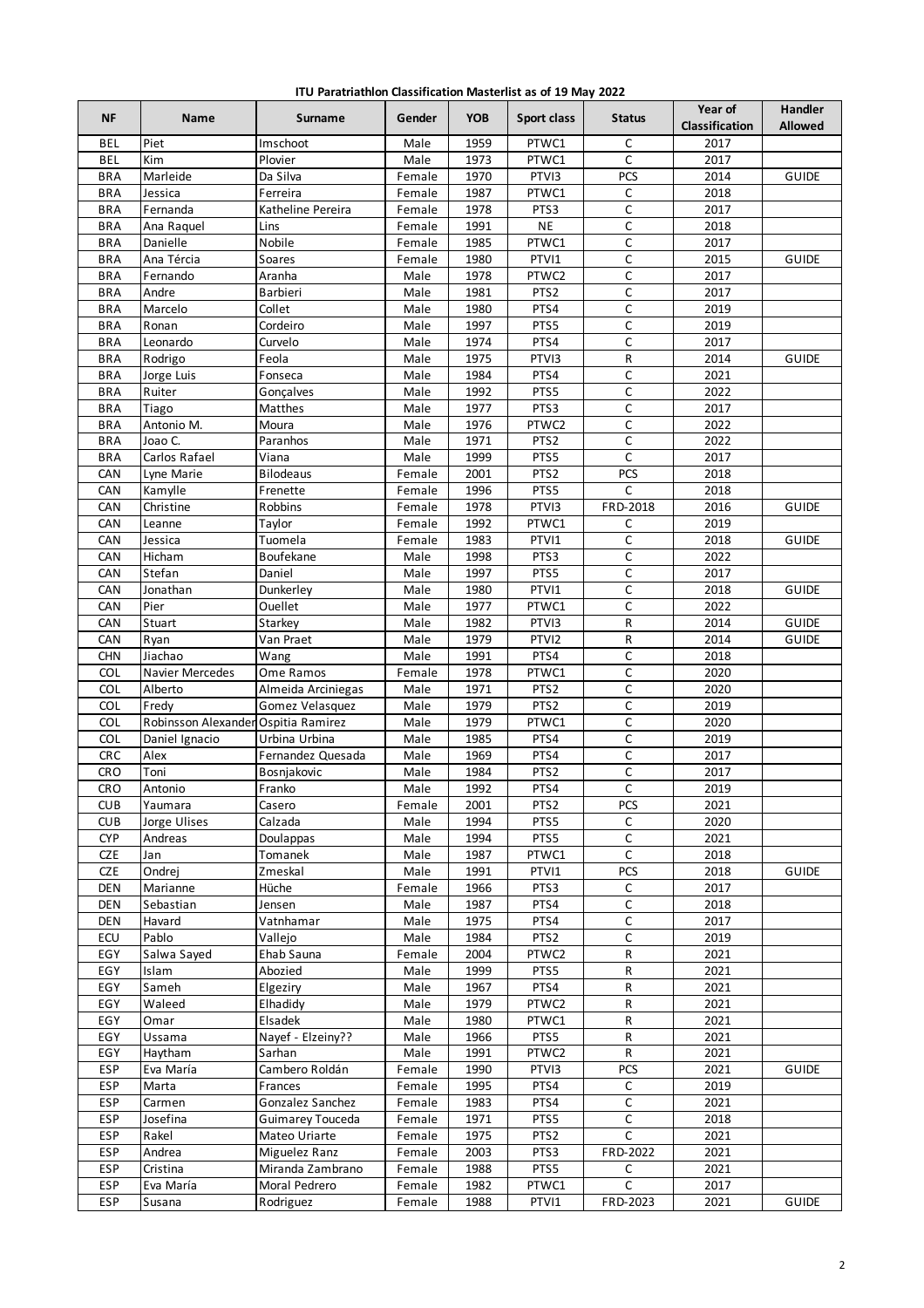| ITU Paratriathlon Classification Masterlist as of 19 May 2022 |  |  |  |
|---------------------------------------------------------------|--|--|--|
|---------------------------------------------------------------|--|--|--|

| <b>NF</b>                | Name              | <b>Surname</b>                         | Gender           | <b>YOB</b>   | Sport class       | <b>Status</b>         | Year of<br><b>Classification</b> | <b>Handler</b><br><b>Allowed</b> |
|--------------------------|-------------------|----------------------------------------|------------------|--------------|-------------------|-----------------------|----------------------------------|----------------------------------|
| <b>ESP</b>               | Clara             | Roldán Zurita                          | Female           | 2003         | PTVI3             | PCS                   | 2021                             | <b>GUIDE</b>                     |
| <b>ESP</b>               | Gema              | Sevillano                              | Female           | 1972         | PTVI1             | C                     | 2015                             | <b>GUIDE</b>                     |
| <b>ESP</b>               | Manuel            | Afonso Betancor H2                     | Male             | 1975         | PTWC2             | $\mathsf C$           | 2021                             |                                  |
| <b>ESP</b>               | Juan Jesús        | Aguiar                                 | Male             | 1979         | PTS4              | C                     | 2018                             |                                  |
| <b>ESP</b>               | José Vicente      | Arzo Diago                             | Male             | 1963         | PTWC2             | $\mathsf C$           | 2017                             |                                  |
| <b>ESP</b>               | <b>Bartomeu</b>   | Caldentey                              | Male             | 2003         | PTS4              | FRD-2023              | 2021                             |                                  |
| ESP                      | Joaquin           | Carrasco                               | Male             | 1965         | PTS3              | C                     | 2017                             |                                  |
| <b>ESP</b>               | Héctor            | Catalá Laparra                         | Male             | 1988         | PTVI2             | C                     | 2015                             | <b>GUIDE</b>                     |
| ESP<br>ESP               | Antonio           | Franco Salas<br>Garcia Rubio           | Male             | 1974         | PTS5              | C<br>C                | 2017<br>2021                     |                                  |
|                          | Antonio Francisco |                                        | Male             | 1996         | PTS5<br>PTVI1     |                       | 2015                             | <b>GUIDE</b>                     |
| ESP<br><b>ESP</b>        | Jose Luis<br>Jose | García Serrano<br><b>Iborra Torres</b> | Male<br>Male     | 1983<br>1981 | PTS5              | $\mathsf C$<br>C      | 2018                             |                                  |
| <b>ESP</b>               | Diego             | Lardon                                 | Male             | 1994         | PTS4              | OA                    | 2021                             |                                  |
| ESP                      | Daniel            | Llambrich Gabriel                      | Male             | 1975         | PTVI2             | R                     | 2014                             | <b>GUIDE</b>                     |
| ESP                      | Angel Placido     | Lopez Fernandez                        | Male             | 1984         | PTWC1             | C                     | 2021                             |                                  |
| ESP                      | Juan Carlos       | Lopez Mangas                           | Male             | 1970         | <b>NE</b>         | R                     | 2017                             |                                  |
| <b>ESP</b>               | Ricardo           | Marin                                  | Male             | 1967         | PTS <sub>2</sub>  | C                     | 2018                             |                                  |
| ESP                      | Jose Joaquín      | Martínez Rincon                        | Male             | 1978         | PTS <sub>2</sub>  | $\mathsf C$           | 2017                             |                                  |
| ESP                      | Daniel            | Molina                                 | Male             | 1974         | PTS3              | $\mathsf C$           | 2017                             |                                  |
| ESP                      | Lionel            | Morales                                | Male             | 1973         | PTS <sub>2</sub>  | C                     | 2017                             |                                  |
| <b>ESP</b>               | Eduardo           | Oliva Calderón                         | Male             | 1979         | PTS5              | FRD-2022              | 2021                             |                                  |
| <b>ESP</b>               | Jorge             | Orejón                                 | Male             | 1969         | PTS4              | C                     | 2018                             |                                  |
| ESP                      | Jose Antonio      | Parra García                           | Male             | 1966         | PTVI1             | PCS                   | 2021                             | <b>GUIDE</b>                     |
| ESP                      | Jose Manuel       | Quintero Macias                        | Male             | 1998         | PTWC1             | $\mathsf C$           | 2017                             |                                  |
| ESP                      | Jose Cristobal    | Ramos Jimenez                          | Male             | 1984         | PTWC1             | $\mathsf C$           | 2017                             |                                  |
| ESP                      | Samuel            | Rodriguez Masian                       | Male             | 2004         | PTS4              | С                     | 2021                             |                                  |
| ESP                      | Jairo             | Ruiz Lopez                             | Male             | 1988         | PTS5              | C                     | 2017                             |                                  |
| ESP                      | Jesus Miguel      | Sanchez Felipe                         | Male             | 1970         | PTS4              | FRD-2021              | 2017                             |                                  |
| ESP                      | Alejandro         | Sánchez Palomero                       | Male             | 1986         | PTS4              | C                     | 2017                             |                                  |
| <b>ESP</b>               | Rafael            | Solis Torres                           | Male             | 1970         | PTS5              | C                     | 2017                             |                                  |
| <b>ESP</b>               | Raúl              | Zambrana                               | Male             | 1975         | PTS3              | PCS                   | 2017                             |                                  |
| <b>FIN</b>               | Liisa             | Lilja                                  | Female           | 1992         | PTS <sub>2</sub>  | $\mathsf C$           | 2017                             |                                  |
| <b>FIN</b><br>FRA        | Jussi<br>Meriam   | Lotvonen                               | Male             | 1981<br>1989 | PTS4<br>PTVI1     | $\overline{C}$<br>PCS | 2018<br>2018                     | <b>GUIDE</b>                     |
|                          |                   | Amara                                  | Female           |              | PTV <sub>13</sub> |                       |                                  |                                  |
| <b>FRA</b><br>FRA        | Fanny<br>Sandra   | <b>Bourdelas</b><br>Chaleteix          | Female<br>Female | 1987<br>1991 | PTS5              | PCS<br>C              | 2021<br>2018                     | <b>GUIDE</b>                     |
| FRA                      | Annouck           | Curzillat                              | Female           | 1992         | PTVI1             | $\mathsf C$           | 2015                             | <b>GUIDE</b>                     |
| <b>FRA</b>               | Mona              | Francis                                | Female           | 1990         | PTWC2             | $\mathsf C$           | 2017                             |                                  |
| FRA                      | Manon             | Genest                                 | Female           | 1992         | <b>NE</b>         | C                     | 2017                             |                                  |
| FRA                      | Coline            | Grabinski                              | Female           | 1989         | PTS3              | $\mathsf C$           | 2021                             |                                  |
| <b>FRA</b>               | Emilie            | Gral                                   | Female           | 1986         | PTS5              | <b>PCS</b>            | 2018                             |                                  |
| <b>FRA</b>               | Gwladys           | Lemoussu                               | Female           | 1989         | PTS5              | C                     | 2017                             |                                  |
| <b>FRA</b>               | Elise             | Marc                                   | Female           | 1987         | PTS3              | $\mathsf C$           | 2017                             |                                  |
| FRA                      | Cécile            | Saboureau                              | Female           | 1983         | PTS <sub>2</sub>  | С                     | 2019                             |                                  |
| <b>FRA</b>               | Ahmed             | Andaloussi                             | Male             | 1972         | PTWC1             | $\mathsf C$           | 2017                             |                                  |
| <b>FRA</b>               | Pierre-Antoine    | Baele                                  | Male             | 1992         | PTS5              | <b>PCS</b>            | 2021                             |                                  |
| <b>FRA</b>               | Stephane          | <b>Bahier</b>                          | Male             | 1975         | PTS <sub>2</sub>  | $\mathsf C$           | 2017                             |                                  |
| FRA                      | Yannick           | Barbaste                               | Male             | 1975         | PTS2              | С                     | 2017                             |                                  |
| <b>FRA</b>               | Antoine           | Besse                                  | Male             | 1998         | PTS5              | C                     | 2018                             |                                  |
| <b>FRA</b>               | Fabien            | Blanchet                               | Male             | 1981         | PTVI1             | <b>PCS</b>            | 2014                             | <b>GUIDE</b>                     |
| <b>FRA</b>               | Yannick           | Bourseaux                              | Male             | 1975         | PTS5              | $\mathsf{C}$          | 2017                             |                                  |
| <b>FRA</b>               | Charles Edouard   | Catherine                              | Male             | 1988         | PTVI1             | PCS                   | 2017                             | <b>GUIDE</b>                     |
| FRA                      | Sebastien         | Declerck                               | Male             | 1981         | PTWC1             | C                     | 2017                             |                                  |
| FRA                      | Frederic          | Dubowyj                                | Male             | 1970         | PTWC1             | $\mathsf C$           | 2018                             |                                  |
| <b>FRA</b><br><b>FRA</b> | Arnaud<br>Yan     | Grandjean<br>Guanter                   | Male<br>Male     | 1986<br>1982 | PTVI3<br>PTS5     | FRD-2022<br>С         | 2018<br>2017                     | <b>GUIDE</b>                     |
| FRA                      | Christophe        | Guerrin                                | Male             | 1981         | PTS <sub>2</sub>  | C                     | 2018                             |                                  |
| <b>FRA</b>               | Alexis            | Hanquinquant                           | Male             | 1985         | PTS4              | С                     | 2017                             |                                  |
| FRA                      | Michael           | Herter                                 | Male             | 1986         | PTS3              | C                     | 2019                             |                                  |
| <b>FRA</b>               | Yves              | Lefevre                                | Male             | 1963         | PTWC1             | $\mathsf C$           | 2018                             |                                  |
| FRA                      | <b>Brice</b>      | Marmonnier                             | Male             | 1980         | PTS4              | C                     | 2018                             |                                  |
| FRA                      | Maxime            | Maurel                                 | Male             | 1985         | PTS5              | $\mathsf C$           | 2017                             |                                  |
| FRA                      | Louis             | Noel                                   | Male             | 1997         | PTWC2             | C                     | 2021                             |                                  |
| <b>FRA</b>               | Pierre David      | Pagan                                  | Male             | 1965         | PTS5              | $\mathsf C$           | 2018                             |                                  |
| FRA                      | Alexandre         | Paviza                                 | Male             | 1971         | PTWC1             | $\mathsf C$           | 2017                             |                                  |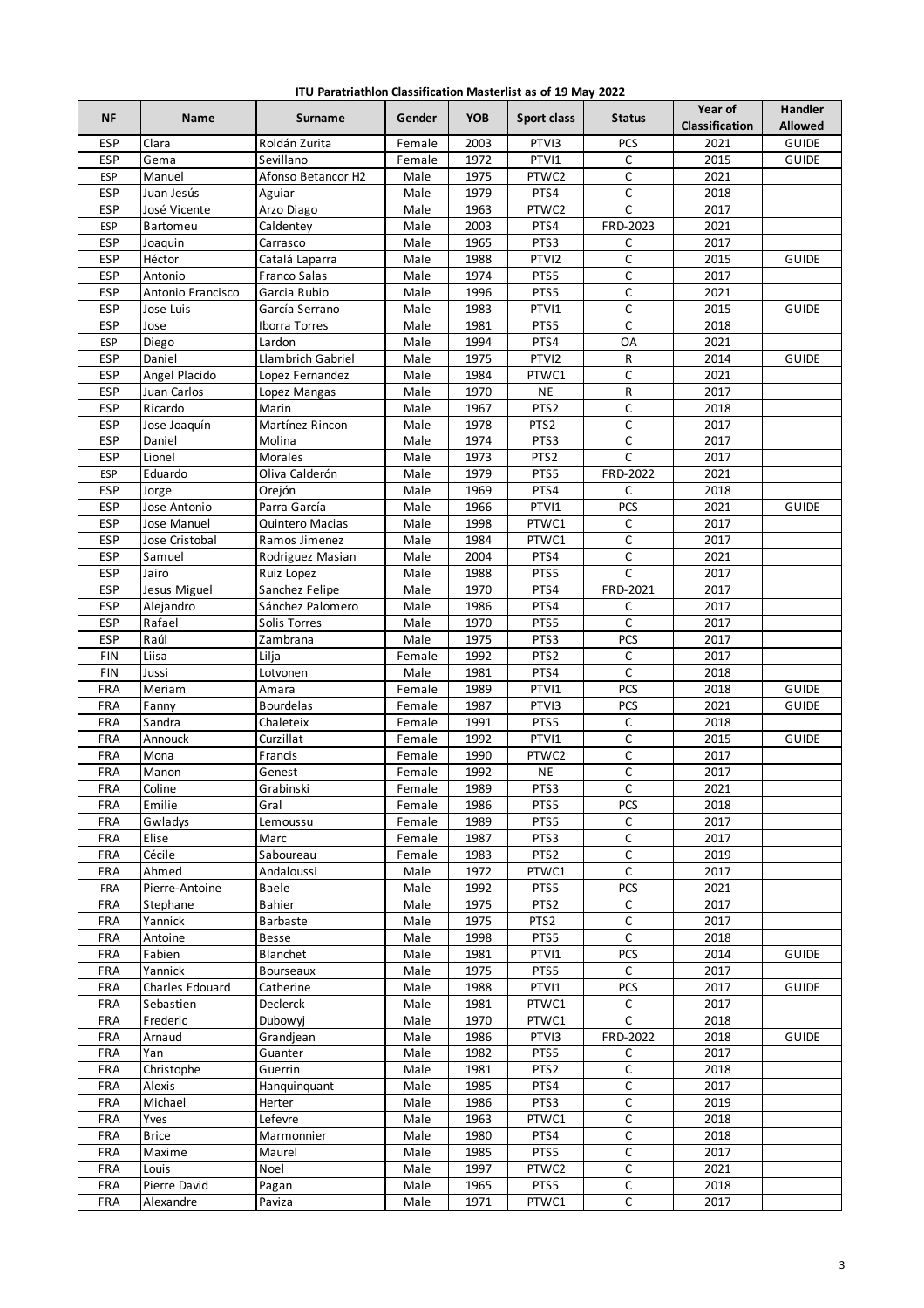| ITU Paratriathlon Classification Masterlist as of 19 May 2022 |  |  |  |
|---------------------------------------------------------------|--|--|--|
|---------------------------------------------------------------|--|--|--|

| 1986<br><b>GUIDE</b><br><b>FRA</b><br>Antoine<br>Perel<br>Male<br>PTVI1<br>FRD-2023<br>2019<br>$\mathsf{C}$<br>FRA<br>1986<br>PTS <sub>2</sub><br>2018<br>Jules<br>Ribstein<br>Male<br>1990<br>PTVI2<br>FRD-2023<br>2021<br><b>GUIDE</b><br>FRA<br>Thibaut<br>Rigaudeau<br>Male<br>1978<br>2014<br><b>FRA</b><br>Arnaud<br>Savio<br>Male<br>PTVI1<br>С<br><b>GUIDE</b><br>1991<br>FRA<br>Geoffrey<br>Male<br>PTS <sub>2</sub><br>C<br>2017<br>Wersy<br>C<br>GBR<br>1984<br>PTS <sub>2</sub><br>2019<br>Fran<br>Brown<br>Female<br>PTS5<br>$\mathsf{C}$<br>2017<br>GBR<br>Claire<br>1988<br>Cashmore<br>Female<br>2004<br>PTV <sub>13</sub><br>FRD-2025<br>2021<br>GBR<br>Katie<br>Crowhurst<br><b>GUIDE</b><br>Female<br>2017<br>GBR<br>Karen<br>Female<br>1971<br>PTWC1<br>Darke<br>C<br>$\mathsf C$<br>GBR<br>Hall<br>1996<br>PTWC2<br>2017<br>Jade<br>Female<br>$\mathsf C$<br>GBR<br>1985<br>PTS5<br>2017<br>Kerry<br>Large<br>Female<br>C<br>1996<br>PTS4<br>2018<br>GBR<br>Hannah<br>Moore<br>Female<br>Alison<br>2021<br>GBR<br>1987<br>PTVI2<br>FRD-2025<br><b>GUIDE</b><br>Peasgood<br>Female<br>Reid<br>GBR<br>Melissa<br>Female<br>1990<br>PTVI3<br>FRD-2023<br>2019<br><b>GUIDE</b><br>GBR<br>Richter<br>2000<br>PTS4<br>2018<br>Megan<br>R<br>Female<br>$\mathsf C$<br>GBR<br>1992<br>PTS5<br>2017<br>Lauren<br>Steadman<br>Female<br>GBR<br>Sophie<br>1996<br>PTWC1<br>2018<br>Taylor<br>С<br>Female<br>1974<br>GBR<br>Lizzie<br>Tench<br>Female<br>PTWC2<br>C<br>2017<br>FRD-2018<br>GBR<br>Ruth<br>Wilson<br>1969<br>PTS4<br>2017<br>Female<br>GBR<br>Haseeb<br>1969<br>R<br>2014<br>Ahmad<br>Male<br>PTVI1<br><b>GUIDE</b><br>C<br>Philip<br>Male<br>1992<br>PTS5<br>2018<br>GBR<br>Barker<br>GBR<br>1979<br>2017<br>Mark<br>Male<br>PTWC1<br>C<br>Conway<br>1973<br>C<br>GBR<br><b>Bret</b><br>Crossley<br>Male<br>PTWC1<br>2017<br>C<br>1977<br>2017<br>GBR<br>Steven<br>Crowley<br>Male<br>PTS4<br>1976<br>GBR<br>lain<br>PTVI3<br>FRD-2025<br>2021<br><b>GUIDE</b><br>Male<br>Dawson<br>1986<br>2021<br>GBR<br>Dave<br>Ellis<br>Male<br>PTVI3<br>FRD-2025<br><b>GUIDE</b><br>1983<br>PTS <sub>2</sub><br>2017<br>GBR<br>John<br>Fulton<br>Male<br>C<br>GBR<br>1970<br>PTVI2<br>FRD-2017<br>2015<br>Chris<br>Goodwin<br>Male<br><b>GUIDE</b><br>GBR<br>Phil<br>1969<br>2017<br>Male<br>PTWC1<br>C<br>Hogg<br>C<br>Finley<br>Jakes<br>Male<br>1999<br>PTS4<br>2018<br>GBR<br>1979<br>FRD-2023<br>2021<br>GBR<br>Rhys<br>Male<br>PTVI2<br><b>GUIDE</b><br>Jones<br>GBR<br>1998<br>PTVI2<br>2021<br>Fraser<br>Male<br>FRD-2025<br><b>GUIDE</b><br>Kane<br>GBR<br>2001<br>2021<br>Oscar<br>Kelly<br>Male<br>PTVI3<br>FRD-2025<br><b>GUIDE</b><br>1994<br>PTWC2<br>GBR<br>Joshua<br>Landmann<br>Male<br>C<br>2018<br>1983<br>GBR<br>Andrew<br>PTS <sub>2</sub><br>C<br>2017<br>Male<br>Lewis<br>1970<br>C<br>2017<br>GBR<br>Richard<br>Mcleod<br>Male<br>PTS4<br>C<br>GBR<br>Male<br>1997<br>PTS5<br>2017<br>Craig<br>Mcneill<br>$\mathsf C$<br>GBR<br>Meikle<br>1975<br>PTS <sub>2</sub><br>2018<br>Stuart<br>Male<br>1995<br>PTS5<br>C<br>2017<br>GBR<br>Male<br>George<br>Peasgood<br>$\mathsf C$<br>Michael<br>Salisbury<br>PTS5<br>GBR<br>Male<br>1987<br>2021<br>GBR<br>Taylor<br>Male<br>1993<br>С<br>2017<br>Ryan<br>PTS3<br>C<br>Michael<br>Taylor<br>1995<br>2018<br>GBR<br>Male<br>PTS4<br>$\mathsf C$<br>Townsend<br>Male<br>1988<br>PTWC2<br>2017<br>GBR<br>Joseph<br>1997<br>С<br>GER<br>Dieter<br>Female<br>PTVI1<br>2017<br><b>GUIDE</b><br>Lena<br>$\mathsf C$<br>GER<br>1985<br>2017<br>Nora<br>PTS3<br>Hansel<br>Female<br>C<br>GER<br>Maike<br>Hausberger<br>1995<br>PTS3<br>2017<br>Female<br>$\mathsf C$<br>GER<br>Christiane<br>1987<br>PTWC2<br>2018<br>Reppe<br>Female<br>Elke<br>Van Engelen<br>1965<br>PTS4<br>С<br>2019<br>GER<br>Female<br>GER<br>Ralf<br>1971<br>PTVI1<br>$\mathsf C$<br>2015<br>GUIDE<br>Arnold<br>Male<br>$\mathsf C$<br>GER<br>Beckert<br>Male<br>1965<br>PTS4<br>2017<br>Ingo<br>$\overline{C}$<br>GER<br>Max<br>Gelhaar<br>Male<br>1997<br>PTS3<br>2017<br>С<br>GER<br>Nick<br>1986<br>PTVI1<br>2015<br>Hammerling<br>Male<br><b>GUIDE</b><br>Benjamin<br>$\mathsf C$<br>2017<br>GER<br>Male<br>1984<br>PTWC1<br>Lenatz<br>$\mathsf C$<br>GER<br>1985<br>PTS <sub>2</sub><br>2017<br>Stefan<br>Loesler<br>Male<br>$\mathsf C$<br>GER<br>Male<br>2001<br>PTS5<br>2021<br>Tom<br>Meixelsberger<br>$\mathsf C$<br>GER<br>Antonio Daniel<br>1984<br>PTWC1<br>2017<br>Muller<br>Male<br>GER<br>Schulz<br>1990<br>PTS5<br>2017<br>Martin<br>Male<br>C<br>GRE<br>1965<br><b>PCS</b><br>2014<br>Evangelos<br><b>Barlas</b><br>Male<br>PTVI3<br><b>GUIDE</b><br>GRE<br>1983<br>PTS5<br>2019<br>Dimitri<br>Oikonomou<br>Male<br>OA<br>C<br>GUA<br>Sebastian<br>Male<br>1981<br>PTS <sub>2</sub><br>2017<br>Klee<br><b>HKG</b><br>1993<br>FRD-2023<br>2019<br><b>GUIDE</b><br>Kin Wa<br>Chu<br>Male<br>PTVI2<br>Zsófia<br>1992<br><b>HUN</b><br>Female<br>PTVI2<br>FRD-2017<br>2014<br><b>GUIDE</b><br>Lengyel<br>1985<br><b>HUN</b><br>Petra<br>Female<br>PTS5<br>С<br>2017<br>Lévay<br>C<br>HUN<br>Péter<br>1981<br>2017<br>Boronkay<br>Male<br>PTS5<br>$\mathsf C$<br>Gábor<br>1978<br>PTS4<br>2018<br><b>HUN</b><br>Male<br>Czene | NF | Name | Surname | Gender | <b>YOB</b> | Sport class | <b>Status</b> | Year of<br><b>Classification</b> | <b>Handler</b><br><b>Allowed</b> |
|----------------------------------------------------------------------------------------------------------------------------------------------------------------------------------------------------------------------------------------------------------------------------------------------------------------------------------------------------------------------------------------------------------------------------------------------------------------------------------------------------------------------------------------------------------------------------------------------------------------------------------------------------------------------------------------------------------------------------------------------------------------------------------------------------------------------------------------------------------------------------------------------------------------------------------------------------------------------------------------------------------------------------------------------------------------------------------------------------------------------------------------------------------------------------------------------------------------------------------------------------------------------------------------------------------------------------------------------------------------------------------------------------------------------------------------------------------------------------------------------------------------------------------------------------------------------------------------------------------------------------------------------------------------------------------------------------------------------------------------------------------------------------------------------------------------------------------------------------------------------------------------------------------------------------------------------------------------------------------------------------------------------------------------------------------------------------------------------------------------------------------------------------------------------------------------------------------------------------------------------------------------------------------------------------------------------------------------------------------------------------------------------------------------------------------------------------------------------------------------------------------------------------------------------------------------------------------------------------------------------------------------------------------------------------------------------------------------------------------------------------------------------------------------------------------------------------------------------------------------------------------------------------------------------------------------------------------------------------------------------------------------------------------------------------------------------------------------------------------------------------------------------------------------------------------------------------------------------------------------------------------------------------------------------------------------------------------------------------------------------------------------------------------------------------------------------------------------------------------------------------------------------------------------------------------------------------------------------------------------------------------------------------------------------------------------------------------------------------------------------------------------------------------------------------------------------------------------------------------------------------------------------------------------------------------------------------------------------------------------------------------------------------------------------------------------------------------------------------------------------------------------------------------------------------------------------------------------------------------------------------------------------------------------------------------------------------------------------------------------------------------------------------------------------------------------------------------------------------------------------------------------------------------------------------------------------------------------------------------------------------------------------------------------------------------------------------------------------------------------------------------------------------------------------------------------------------------------------------------------------------------------------------------------------------------------------------------------------------------------------------------------------------------------------------------------------------------------------------------------------------------------------------------------------------------------------|----|------|---------|--------|------------|-------------|---------------|----------------------------------|----------------------------------|
|                                                                                                                                                                                                                                                                                                                                                                                                                                                                                                                                                                                                                                                                                                                                                                                                                                                                                                                                                                                                                                                                                                                                                                                                                                                                                                                                                                                                                                                                                                                                                                                                                                                                                                                                                                                                                                                                                                                                                                                                                                                                                                                                                                                                                                                                                                                                                                                                                                                                                                                                                                                                                                                                                                                                                                                                                                                                                                                                                                                                                                                                                                                                                                                                                                                                                                                                                                                                                                                                                                                                                                                                                                                                                                                                                                                                                                                                                                                                                                                                                                                                                                                                                                                                                                                                                                                                                                                                                                                                                                                                                                                                                                                                                                                                                                                                                                                                                                                                                                                                                                                                                                                                                                                              |    |      |         |        |            |             |               |                                  |                                  |
|                                                                                                                                                                                                                                                                                                                                                                                                                                                                                                                                                                                                                                                                                                                                                                                                                                                                                                                                                                                                                                                                                                                                                                                                                                                                                                                                                                                                                                                                                                                                                                                                                                                                                                                                                                                                                                                                                                                                                                                                                                                                                                                                                                                                                                                                                                                                                                                                                                                                                                                                                                                                                                                                                                                                                                                                                                                                                                                                                                                                                                                                                                                                                                                                                                                                                                                                                                                                                                                                                                                                                                                                                                                                                                                                                                                                                                                                                                                                                                                                                                                                                                                                                                                                                                                                                                                                                                                                                                                                                                                                                                                                                                                                                                                                                                                                                                                                                                                                                                                                                                                                                                                                                                                              |    |      |         |        |            |             |               |                                  |                                  |
|                                                                                                                                                                                                                                                                                                                                                                                                                                                                                                                                                                                                                                                                                                                                                                                                                                                                                                                                                                                                                                                                                                                                                                                                                                                                                                                                                                                                                                                                                                                                                                                                                                                                                                                                                                                                                                                                                                                                                                                                                                                                                                                                                                                                                                                                                                                                                                                                                                                                                                                                                                                                                                                                                                                                                                                                                                                                                                                                                                                                                                                                                                                                                                                                                                                                                                                                                                                                                                                                                                                                                                                                                                                                                                                                                                                                                                                                                                                                                                                                                                                                                                                                                                                                                                                                                                                                                                                                                                                                                                                                                                                                                                                                                                                                                                                                                                                                                                                                                                                                                                                                                                                                                                                              |    |      |         |        |            |             |               |                                  |                                  |
|                                                                                                                                                                                                                                                                                                                                                                                                                                                                                                                                                                                                                                                                                                                                                                                                                                                                                                                                                                                                                                                                                                                                                                                                                                                                                                                                                                                                                                                                                                                                                                                                                                                                                                                                                                                                                                                                                                                                                                                                                                                                                                                                                                                                                                                                                                                                                                                                                                                                                                                                                                                                                                                                                                                                                                                                                                                                                                                                                                                                                                                                                                                                                                                                                                                                                                                                                                                                                                                                                                                                                                                                                                                                                                                                                                                                                                                                                                                                                                                                                                                                                                                                                                                                                                                                                                                                                                                                                                                                                                                                                                                                                                                                                                                                                                                                                                                                                                                                                                                                                                                                                                                                                                                              |    |      |         |        |            |             |               |                                  |                                  |
|                                                                                                                                                                                                                                                                                                                                                                                                                                                                                                                                                                                                                                                                                                                                                                                                                                                                                                                                                                                                                                                                                                                                                                                                                                                                                                                                                                                                                                                                                                                                                                                                                                                                                                                                                                                                                                                                                                                                                                                                                                                                                                                                                                                                                                                                                                                                                                                                                                                                                                                                                                                                                                                                                                                                                                                                                                                                                                                                                                                                                                                                                                                                                                                                                                                                                                                                                                                                                                                                                                                                                                                                                                                                                                                                                                                                                                                                                                                                                                                                                                                                                                                                                                                                                                                                                                                                                                                                                                                                                                                                                                                                                                                                                                                                                                                                                                                                                                                                                                                                                                                                                                                                                                                              |    |      |         |        |            |             |               |                                  |                                  |
|                                                                                                                                                                                                                                                                                                                                                                                                                                                                                                                                                                                                                                                                                                                                                                                                                                                                                                                                                                                                                                                                                                                                                                                                                                                                                                                                                                                                                                                                                                                                                                                                                                                                                                                                                                                                                                                                                                                                                                                                                                                                                                                                                                                                                                                                                                                                                                                                                                                                                                                                                                                                                                                                                                                                                                                                                                                                                                                                                                                                                                                                                                                                                                                                                                                                                                                                                                                                                                                                                                                                                                                                                                                                                                                                                                                                                                                                                                                                                                                                                                                                                                                                                                                                                                                                                                                                                                                                                                                                                                                                                                                                                                                                                                                                                                                                                                                                                                                                                                                                                                                                                                                                                                                              |    |      |         |        |            |             |               |                                  |                                  |
|                                                                                                                                                                                                                                                                                                                                                                                                                                                                                                                                                                                                                                                                                                                                                                                                                                                                                                                                                                                                                                                                                                                                                                                                                                                                                                                                                                                                                                                                                                                                                                                                                                                                                                                                                                                                                                                                                                                                                                                                                                                                                                                                                                                                                                                                                                                                                                                                                                                                                                                                                                                                                                                                                                                                                                                                                                                                                                                                                                                                                                                                                                                                                                                                                                                                                                                                                                                                                                                                                                                                                                                                                                                                                                                                                                                                                                                                                                                                                                                                                                                                                                                                                                                                                                                                                                                                                                                                                                                                                                                                                                                                                                                                                                                                                                                                                                                                                                                                                                                                                                                                                                                                                                                              |    |      |         |        |            |             |               |                                  |                                  |
|                                                                                                                                                                                                                                                                                                                                                                                                                                                                                                                                                                                                                                                                                                                                                                                                                                                                                                                                                                                                                                                                                                                                                                                                                                                                                                                                                                                                                                                                                                                                                                                                                                                                                                                                                                                                                                                                                                                                                                                                                                                                                                                                                                                                                                                                                                                                                                                                                                                                                                                                                                                                                                                                                                                                                                                                                                                                                                                                                                                                                                                                                                                                                                                                                                                                                                                                                                                                                                                                                                                                                                                                                                                                                                                                                                                                                                                                                                                                                                                                                                                                                                                                                                                                                                                                                                                                                                                                                                                                                                                                                                                                                                                                                                                                                                                                                                                                                                                                                                                                                                                                                                                                                                                              |    |      |         |        |            |             |               |                                  |                                  |
|                                                                                                                                                                                                                                                                                                                                                                                                                                                                                                                                                                                                                                                                                                                                                                                                                                                                                                                                                                                                                                                                                                                                                                                                                                                                                                                                                                                                                                                                                                                                                                                                                                                                                                                                                                                                                                                                                                                                                                                                                                                                                                                                                                                                                                                                                                                                                                                                                                                                                                                                                                                                                                                                                                                                                                                                                                                                                                                                                                                                                                                                                                                                                                                                                                                                                                                                                                                                                                                                                                                                                                                                                                                                                                                                                                                                                                                                                                                                                                                                                                                                                                                                                                                                                                                                                                                                                                                                                                                                                                                                                                                                                                                                                                                                                                                                                                                                                                                                                                                                                                                                                                                                                                                              |    |      |         |        |            |             |               |                                  |                                  |
|                                                                                                                                                                                                                                                                                                                                                                                                                                                                                                                                                                                                                                                                                                                                                                                                                                                                                                                                                                                                                                                                                                                                                                                                                                                                                                                                                                                                                                                                                                                                                                                                                                                                                                                                                                                                                                                                                                                                                                                                                                                                                                                                                                                                                                                                                                                                                                                                                                                                                                                                                                                                                                                                                                                                                                                                                                                                                                                                                                                                                                                                                                                                                                                                                                                                                                                                                                                                                                                                                                                                                                                                                                                                                                                                                                                                                                                                                                                                                                                                                                                                                                                                                                                                                                                                                                                                                                                                                                                                                                                                                                                                                                                                                                                                                                                                                                                                                                                                                                                                                                                                                                                                                                                              |    |      |         |        |            |             |               |                                  |                                  |
|                                                                                                                                                                                                                                                                                                                                                                                                                                                                                                                                                                                                                                                                                                                                                                                                                                                                                                                                                                                                                                                                                                                                                                                                                                                                                                                                                                                                                                                                                                                                                                                                                                                                                                                                                                                                                                                                                                                                                                                                                                                                                                                                                                                                                                                                                                                                                                                                                                                                                                                                                                                                                                                                                                                                                                                                                                                                                                                                                                                                                                                                                                                                                                                                                                                                                                                                                                                                                                                                                                                                                                                                                                                                                                                                                                                                                                                                                                                                                                                                                                                                                                                                                                                                                                                                                                                                                                                                                                                                                                                                                                                                                                                                                                                                                                                                                                                                                                                                                                                                                                                                                                                                                                                              |    |      |         |        |            |             |               |                                  |                                  |
|                                                                                                                                                                                                                                                                                                                                                                                                                                                                                                                                                                                                                                                                                                                                                                                                                                                                                                                                                                                                                                                                                                                                                                                                                                                                                                                                                                                                                                                                                                                                                                                                                                                                                                                                                                                                                                                                                                                                                                                                                                                                                                                                                                                                                                                                                                                                                                                                                                                                                                                                                                                                                                                                                                                                                                                                                                                                                                                                                                                                                                                                                                                                                                                                                                                                                                                                                                                                                                                                                                                                                                                                                                                                                                                                                                                                                                                                                                                                                                                                                                                                                                                                                                                                                                                                                                                                                                                                                                                                                                                                                                                                                                                                                                                                                                                                                                                                                                                                                                                                                                                                                                                                                                                              |    |      |         |        |            |             |               |                                  |                                  |
|                                                                                                                                                                                                                                                                                                                                                                                                                                                                                                                                                                                                                                                                                                                                                                                                                                                                                                                                                                                                                                                                                                                                                                                                                                                                                                                                                                                                                                                                                                                                                                                                                                                                                                                                                                                                                                                                                                                                                                                                                                                                                                                                                                                                                                                                                                                                                                                                                                                                                                                                                                                                                                                                                                                                                                                                                                                                                                                                                                                                                                                                                                                                                                                                                                                                                                                                                                                                                                                                                                                                                                                                                                                                                                                                                                                                                                                                                                                                                                                                                                                                                                                                                                                                                                                                                                                                                                                                                                                                                                                                                                                                                                                                                                                                                                                                                                                                                                                                                                                                                                                                                                                                                                                              |    |      |         |        |            |             |               |                                  |                                  |
|                                                                                                                                                                                                                                                                                                                                                                                                                                                                                                                                                                                                                                                                                                                                                                                                                                                                                                                                                                                                                                                                                                                                                                                                                                                                                                                                                                                                                                                                                                                                                                                                                                                                                                                                                                                                                                                                                                                                                                                                                                                                                                                                                                                                                                                                                                                                                                                                                                                                                                                                                                                                                                                                                                                                                                                                                                                                                                                                                                                                                                                                                                                                                                                                                                                                                                                                                                                                                                                                                                                                                                                                                                                                                                                                                                                                                                                                                                                                                                                                                                                                                                                                                                                                                                                                                                                                                                                                                                                                                                                                                                                                                                                                                                                                                                                                                                                                                                                                                                                                                                                                                                                                                                                              |    |      |         |        |            |             |               |                                  |                                  |
|                                                                                                                                                                                                                                                                                                                                                                                                                                                                                                                                                                                                                                                                                                                                                                                                                                                                                                                                                                                                                                                                                                                                                                                                                                                                                                                                                                                                                                                                                                                                                                                                                                                                                                                                                                                                                                                                                                                                                                                                                                                                                                                                                                                                                                                                                                                                                                                                                                                                                                                                                                                                                                                                                                                                                                                                                                                                                                                                                                                                                                                                                                                                                                                                                                                                                                                                                                                                                                                                                                                                                                                                                                                                                                                                                                                                                                                                                                                                                                                                                                                                                                                                                                                                                                                                                                                                                                                                                                                                                                                                                                                                                                                                                                                                                                                                                                                                                                                                                                                                                                                                                                                                                                                              |    |      |         |        |            |             |               |                                  |                                  |
|                                                                                                                                                                                                                                                                                                                                                                                                                                                                                                                                                                                                                                                                                                                                                                                                                                                                                                                                                                                                                                                                                                                                                                                                                                                                                                                                                                                                                                                                                                                                                                                                                                                                                                                                                                                                                                                                                                                                                                                                                                                                                                                                                                                                                                                                                                                                                                                                                                                                                                                                                                                                                                                                                                                                                                                                                                                                                                                                                                                                                                                                                                                                                                                                                                                                                                                                                                                                                                                                                                                                                                                                                                                                                                                                                                                                                                                                                                                                                                                                                                                                                                                                                                                                                                                                                                                                                                                                                                                                                                                                                                                                                                                                                                                                                                                                                                                                                                                                                                                                                                                                                                                                                                                              |    |      |         |        |            |             |               |                                  |                                  |
|                                                                                                                                                                                                                                                                                                                                                                                                                                                                                                                                                                                                                                                                                                                                                                                                                                                                                                                                                                                                                                                                                                                                                                                                                                                                                                                                                                                                                                                                                                                                                                                                                                                                                                                                                                                                                                                                                                                                                                                                                                                                                                                                                                                                                                                                                                                                                                                                                                                                                                                                                                                                                                                                                                                                                                                                                                                                                                                                                                                                                                                                                                                                                                                                                                                                                                                                                                                                                                                                                                                                                                                                                                                                                                                                                                                                                                                                                                                                                                                                                                                                                                                                                                                                                                                                                                                                                                                                                                                                                                                                                                                                                                                                                                                                                                                                                                                                                                                                                                                                                                                                                                                                                                                              |    |      |         |        |            |             |               |                                  |                                  |
|                                                                                                                                                                                                                                                                                                                                                                                                                                                                                                                                                                                                                                                                                                                                                                                                                                                                                                                                                                                                                                                                                                                                                                                                                                                                                                                                                                                                                                                                                                                                                                                                                                                                                                                                                                                                                                                                                                                                                                                                                                                                                                                                                                                                                                                                                                                                                                                                                                                                                                                                                                                                                                                                                                                                                                                                                                                                                                                                                                                                                                                                                                                                                                                                                                                                                                                                                                                                                                                                                                                                                                                                                                                                                                                                                                                                                                                                                                                                                                                                                                                                                                                                                                                                                                                                                                                                                                                                                                                                                                                                                                                                                                                                                                                                                                                                                                                                                                                                                                                                                                                                                                                                                                                              |    |      |         |        |            |             |               |                                  |                                  |
|                                                                                                                                                                                                                                                                                                                                                                                                                                                                                                                                                                                                                                                                                                                                                                                                                                                                                                                                                                                                                                                                                                                                                                                                                                                                                                                                                                                                                                                                                                                                                                                                                                                                                                                                                                                                                                                                                                                                                                                                                                                                                                                                                                                                                                                                                                                                                                                                                                                                                                                                                                                                                                                                                                                                                                                                                                                                                                                                                                                                                                                                                                                                                                                                                                                                                                                                                                                                                                                                                                                                                                                                                                                                                                                                                                                                                                                                                                                                                                                                                                                                                                                                                                                                                                                                                                                                                                                                                                                                                                                                                                                                                                                                                                                                                                                                                                                                                                                                                                                                                                                                                                                                                                                              |    |      |         |        |            |             |               |                                  |                                  |
|                                                                                                                                                                                                                                                                                                                                                                                                                                                                                                                                                                                                                                                                                                                                                                                                                                                                                                                                                                                                                                                                                                                                                                                                                                                                                                                                                                                                                                                                                                                                                                                                                                                                                                                                                                                                                                                                                                                                                                                                                                                                                                                                                                                                                                                                                                                                                                                                                                                                                                                                                                                                                                                                                                                                                                                                                                                                                                                                                                                                                                                                                                                                                                                                                                                                                                                                                                                                                                                                                                                                                                                                                                                                                                                                                                                                                                                                                                                                                                                                                                                                                                                                                                                                                                                                                                                                                                                                                                                                                                                                                                                                                                                                                                                                                                                                                                                                                                                                                                                                                                                                                                                                                                                              |    |      |         |        |            |             |               |                                  |                                  |
|                                                                                                                                                                                                                                                                                                                                                                                                                                                                                                                                                                                                                                                                                                                                                                                                                                                                                                                                                                                                                                                                                                                                                                                                                                                                                                                                                                                                                                                                                                                                                                                                                                                                                                                                                                                                                                                                                                                                                                                                                                                                                                                                                                                                                                                                                                                                                                                                                                                                                                                                                                                                                                                                                                                                                                                                                                                                                                                                                                                                                                                                                                                                                                                                                                                                                                                                                                                                                                                                                                                                                                                                                                                                                                                                                                                                                                                                                                                                                                                                                                                                                                                                                                                                                                                                                                                                                                                                                                                                                                                                                                                                                                                                                                                                                                                                                                                                                                                                                                                                                                                                                                                                                                                              |    |      |         |        |            |             |               |                                  |                                  |
|                                                                                                                                                                                                                                                                                                                                                                                                                                                                                                                                                                                                                                                                                                                                                                                                                                                                                                                                                                                                                                                                                                                                                                                                                                                                                                                                                                                                                                                                                                                                                                                                                                                                                                                                                                                                                                                                                                                                                                                                                                                                                                                                                                                                                                                                                                                                                                                                                                                                                                                                                                                                                                                                                                                                                                                                                                                                                                                                                                                                                                                                                                                                                                                                                                                                                                                                                                                                                                                                                                                                                                                                                                                                                                                                                                                                                                                                                                                                                                                                                                                                                                                                                                                                                                                                                                                                                                                                                                                                                                                                                                                                                                                                                                                                                                                                                                                                                                                                                                                                                                                                                                                                                                                              |    |      |         |        |            |             |               |                                  |                                  |
|                                                                                                                                                                                                                                                                                                                                                                                                                                                                                                                                                                                                                                                                                                                                                                                                                                                                                                                                                                                                                                                                                                                                                                                                                                                                                                                                                                                                                                                                                                                                                                                                                                                                                                                                                                                                                                                                                                                                                                                                                                                                                                                                                                                                                                                                                                                                                                                                                                                                                                                                                                                                                                                                                                                                                                                                                                                                                                                                                                                                                                                                                                                                                                                                                                                                                                                                                                                                                                                                                                                                                                                                                                                                                                                                                                                                                                                                                                                                                                                                                                                                                                                                                                                                                                                                                                                                                                                                                                                                                                                                                                                                                                                                                                                                                                                                                                                                                                                                                                                                                                                                                                                                                                                              |    |      |         |        |            |             |               |                                  |                                  |
|                                                                                                                                                                                                                                                                                                                                                                                                                                                                                                                                                                                                                                                                                                                                                                                                                                                                                                                                                                                                                                                                                                                                                                                                                                                                                                                                                                                                                                                                                                                                                                                                                                                                                                                                                                                                                                                                                                                                                                                                                                                                                                                                                                                                                                                                                                                                                                                                                                                                                                                                                                                                                                                                                                                                                                                                                                                                                                                                                                                                                                                                                                                                                                                                                                                                                                                                                                                                                                                                                                                                                                                                                                                                                                                                                                                                                                                                                                                                                                                                                                                                                                                                                                                                                                                                                                                                                                                                                                                                                                                                                                                                                                                                                                                                                                                                                                                                                                                                                                                                                                                                                                                                                                                              |    |      |         |        |            |             |               |                                  |                                  |
|                                                                                                                                                                                                                                                                                                                                                                                                                                                                                                                                                                                                                                                                                                                                                                                                                                                                                                                                                                                                                                                                                                                                                                                                                                                                                                                                                                                                                                                                                                                                                                                                                                                                                                                                                                                                                                                                                                                                                                                                                                                                                                                                                                                                                                                                                                                                                                                                                                                                                                                                                                                                                                                                                                                                                                                                                                                                                                                                                                                                                                                                                                                                                                                                                                                                                                                                                                                                                                                                                                                                                                                                                                                                                                                                                                                                                                                                                                                                                                                                                                                                                                                                                                                                                                                                                                                                                                                                                                                                                                                                                                                                                                                                                                                                                                                                                                                                                                                                                                                                                                                                                                                                                                                              |    |      |         |        |            |             |               |                                  |                                  |
|                                                                                                                                                                                                                                                                                                                                                                                                                                                                                                                                                                                                                                                                                                                                                                                                                                                                                                                                                                                                                                                                                                                                                                                                                                                                                                                                                                                                                                                                                                                                                                                                                                                                                                                                                                                                                                                                                                                                                                                                                                                                                                                                                                                                                                                                                                                                                                                                                                                                                                                                                                                                                                                                                                                                                                                                                                                                                                                                                                                                                                                                                                                                                                                                                                                                                                                                                                                                                                                                                                                                                                                                                                                                                                                                                                                                                                                                                                                                                                                                                                                                                                                                                                                                                                                                                                                                                                                                                                                                                                                                                                                                                                                                                                                                                                                                                                                                                                                                                                                                                                                                                                                                                                                              |    |      |         |        |            |             |               |                                  |                                  |
|                                                                                                                                                                                                                                                                                                                                                                                                                                                                                                                                                                                                                                                                                                                                                                                                                                                                                                                                                                                                                                                                                                                                                                                                                                                                                                                                                                                                                                                                                                                                                                                                                                                                                                                                                                                                                                                                                                                                                                                                                                                                                                                                                                                                                                                                                                                                                                                                                                                                                                                                                                                                                                                                                                                                                                                                                                                                                                                                                                                                                                                                                                                                                                                                                                                                                                                                                                                                                                                                                                                                                                                                                                                                                                                                                                                                                                                                                                                                                                                                                                                                                                                                                                                                                                                                                                                                                                                                                                                                                                                                                                                                                                                                                                                                                                                                                                                                                                                                                                                                                                                                                                                                                                                              |    |      |         |        |            |             |               |                                  |                                  |
|                                                                                                                                                                                                                                                                                                                                                                                                                                                                                                                                                                                                                                                                                                                                                                                                                                                                                                                                                                                                                                                                                                                                                                                                                                                                                                                                                                                                                                                                                                                                                                                                                                                                                                                                                                                                                                                                                                                                                                                                                                                                                                                                                                                                                                                                                                                                                                                                                                                                                                                                                                                                                                                                                                                                                                                                                                                                                                                                                                                                                                                                                                                                                                                                                                                                                                                                                                                                                                                                                                                                                                                                                                                                                                                                                                                                                                                                                                                                                                                                                                                                                                                                                                                                                                                                                                                                                                                                                                                                                                                                                                                                                                                                                                                                                                                                                                                                                                                                                                                                                                                                                                                                                                                              |    |      |         |        |            |             |               |                                  |                                  |
|                                                                                                                                                                                                                                                                                                                                                                                                                                                                                                                                                                                                                                                                                                                                                                                                                                                                                                                                                                                                                                                                                                                                                                                                                                                                                                                                                                                                                                                                                                                                                                                                                                                                                                                                                                                                                                                                                                                                                                                                                                                                                                                                                                                                                                                                                                                                                                                                                                                                                                                                                                                                                                                                                                                                                                                                                                                                                                                                                                                                                                                                                                                                                                                                                                                                                                                                                                                                                                                                                                                                                                                                                                                                                                                                                                                                                                                                                                                                                                                                                                                                                                                                                                                                                                                                                                                                                                                                                                                                                                                                                                                                                                                                                                                                                                                                                                                                                                                                                                                                                                                                                                                                                                                              |    |      |         |        |            |             |               |                                  |                                  |
|                                                                                                                                                                                                                                                                                                                                                                                                                                                                                                                                                                                                                                                                                                                                                                                                                                                                                                                                                                                                                                                                                                                                                                                                                                                                                                                                                                                                                                                                                                                                                                                                                                                                                                                                                                                                                                                                                                                                                                                                                                                                                                                                                                                                                                                                                                                                                                                                                                                                                                                                                                                                                                                                                                                                                                                                                                                                                                                                                                                                                                                                                                                                                                                                                                                                                                                                                                                                                                                                                                                                                                                                                                                                                                                                                                                                                                                                                                                                                                                                                                                                                                                                                                                                                                                                                                                                                                                                                                                                                                                                                                                                                                                                                                                                                                                                                                                                                                                                                                                                                                                                                                                                                                                              |    |      |         |        |            |             |               |                                  |                                  |
|                                                                                                                                                                                                                                                                                                                                                                                                                                                                                                                                                                                                                                                                                                                                                                                                                                                                                                                                                                                                                                                                                                                                                                                                                                                                                                                                                                                                                                                                                                                                                                                                                                                                                                                                                                                                                                                                                                                                                                                                                                                                                                                                                                                                                                                                                                                                                                                                                                                                                                                                                                                                                                                                                                                                                                                                                                                                                                                                                                                                                                                                                                                                                                                                                                                                                                                                                                                                                                                                                                                                                                                                                                                                                                                                                                                                                                                                                                                                                                                                                                                                                                                                                                                                                                                                                                                                                                                                                                                                                                                                                                                                                                                                                                                                                                                                                                                                                                                                                                                                                                                                                                                                                                                              |    |      |         |        |            |             |               |                                  |                                  |
|                                                                                                                                                                                                                                                                                                                                                                                                                                                                                                                                                                                                                                                                                                                                                                                                                                                                                                                                                                                                                                                                                                                                                                                                                                                                                                                                                                                                                                                                                                                                                                                                                                                                                                                                                                                                                                                                                                                                                                                                                                                                                                                                                                                                                                                                                                                                                                                                                                                                                                                                                                                                                                                                                                                                                                                                                                                                                                                                                                                                                                                                                                                                                                                                                                                                                                                                                                                                                                                                                                                                                                                                                                                                                                                                                                                                                                                                                                                                                                                                                                                                                                                                                                                                                                                                                                                                                                                                                                                                                                                                                                                                                                                                                                                                                                                                                                                                                                                                                                                                                                                                                                                                                                                              |    |      |         |        |            |             |               |                                  |                                  |
|                                                                                                                                                                                                                                                                                                                                                                                                                                                                                                                                                                                                                                                                                                                                                                                                                                                                                                                                                                                                                                                                                                                                                                                                                                                                                                                                                                                                                                                                                                                                                                                                                                                                                                                                                                                                                                                                                                                                                                                                                                                                                                                                                                                                                                                                                                                                                                                                                                                                                                                                                                                                                                                                                                                                                                                                                                                                                                                                                                                                                                                                                                                                                                                                                                                                                                                                                                                                                                                                                                                                                                                                                                                                                                                                                                                                                                                                                                                                                                                                                                                                                                                                                                                                                                                                                                                                                                                                                                                                                                                                                                                                                                                                                                                                                                                                                                                                                                                                                                                                                                                                                                                                                                                              |    |      |         |        |            |             |               |                                  |                                  |
|                                                                                                                                                                                                                                                                                                                                                                                                                                                                                                                                                                                                                                                                                                                                                                                                                                                                                                                                                                                                                                                                                                                                                                                                                                                                                                                                                                                                                                                                                                                                                                                                                                                                                                                                                                                                                                                                                                                                                                                                                                                                                                                                                                                                                                                                                                                                                                                                                                                                                                                                                                                                                                                                                                                                                                                                                                                                                                                                                                                                                                                                                                                                                                                                                                                                                                                                                                                                                                                                                                                                                                                                                                                                                                                                                                                                                                                                                                                                                                                                                                                                                                                                                                                                                                                                                                                                                                                                                                                                                                                                                                                                                                                                                                                                                                                                                                                                                                                                                                                                                                                                                                                                                                                              |    |      |         |        |            |             |               |                                  |                                  |
|                                                                                                                                                                                                                                                                                                                                                                                                                                                                                                                                                                                                                                                                                                                                                                                                                                                                                                                                                                                                                                                                                                                                                                                                                                                                                                                                                                                                                                                                                                                                                                                                                                                                                                                                                                                                                                                                                                                                                                                                                                                                                                                                                                                                                                                                                                                                                                                                                                                                                                                                                                                                                                                                                                                                                                                                                                                                                                                                                                                                                                                                                                                                                                                                                                                                                                                                                                                                                                                                                                                                                                                                                                                                                                                                                                                                                                                                                                                                                                                                                                                                                                                                                                                                                                                                                                                                                                                                                                                                                                                                                                                                                                                                                                                                                                                                                                                                                                                                                                                                                                                                                                                                                                                              |    |      |         |        |            |             |               |                                  |                                  |
|                                                                                                                                                                                                                                                                                                                                                                                                                                                                                                                                                                                                                                                                                                                                                                                                                                                                                                                                                                                                                                                                                                                                                                                                                                                                                                                                                                                                                                                                                                                                                                                                                                                                                                                                                                                                                                                                                                                                                                                                                                                                                                                                                                                                                                                                                                                                                                                                                                                                                                                                                                                                                                                                                                                                                                                                                                                                                                                                                                                                                                                                                                                                                                                                                                                                                                                                                                                                                                                                                                                                                                                                                                                                                                                                                                                                                                                                                                                                                                                                                                                                                                                                                                                                                                                                                                                                                                                                                                                                                                                                                                                                                                                                                                                                                                                                                                                                                                                                                                                                                                                                                                                                                                                              |    |      |         |        |            |             |               |                                  |                                  |
|                                                                                                                                                                                                                                                                                                                                                                                                                                                                                                                                                                                                                                                                                                                                                                                                                                                                                                                                                                                                                                                                                                                                                                                                                                                                                                                                                                                                                                                                                                                                                                                                                                                                                                                                                                                                                                                                                                                                                                                                                                                                                                                                                                                                                                                                                                                                                                                                                                                                                                                                                                                                                                                                                                                                                                                                                                                                                                                                                                                                                                                                                                                                                                                                                                                                                                                                                                                                                                                                                                                                                                                                                                                                                                                                                                                                                                                                                                                                                                                                                                                                                                                                                                                                                                                                                                                                                                                                                                                                                                                                                                                                                                                                                                                                                                                                                                                                                                                                                                                                                                                                                                                                                                                              |    |      |         |        |            |             |               |                                  |                                  |
|                                                                                                                                                                                                                                                                                                                                                                                                                                                                                                                                                                                                                                                                                                                                                                                                                                                                                                                                                                                                                                                                                                                                                                                                                                                                                                                                                                                                                                                                                                                                                                                                                                                                                                                                                                                                                                                                                                                                                                                                                                                                                                                                                                                                                                                                                                                                                                                                                                                                                                                                                                                                                                                                                                                                                                                                                                                                                                                                                                                                                                                                                                                                                                                                                                                                                                                                                                                                                                                                                                                                                                                                                                                                                                                                                                                                                                                                                                                                                                                                                                                                                                                                                                                                                                                                                                                                                                                                                                                                                                                                                                                                                                                                                                                                                                                                                                                                                                                                                                                                                                                                                                                                                                                              |    |      |         |        |            |             |               |                                  |                                  |
|                                                                                                                                                                                                                                                                                                                                                                                                                                                                                                                                                                                                                                                                                                                                                                                                                                                                                                                                                                                                                                                                                                                                                                                                                                                                                                                                                                                                                                                                                                                                                                                                                                                                                                                                                                                                                                                                                                                                                                                                                                                                                                                                                                                                                                                                                                                                                                                                                                                                                                                                                                                                                                                                                                                                                                                                                                                                                                                                                                                                                                                                                                                                                                                                                                                                                                                                                                                                                                                                                                                                                                                                                                                                                                                                                                                                                                                                                                                                                                                                                                                                                                                                                                                                                                                                                                                                                                                                                                                                                                                                                                                                                                                                                                                                                                                                                                                                                                                                                                                                                                                                                                                                                                                              |    |      |         |        |            |             |               |                                  |                                  |
|                                                                                                                                                                                                                                                                                                                                                                                                                                                                                                                                                                                                                                                                                                                                                                                                                                                                                                                                                                                                                                                                                                                                                                                                                                                                                                                                                                                                                                                                                                                                                                                                                                                                                                                                                                                                                                                                                                                                                                                                                                                                                                                                                                                                                                                                                                                                                                                                                                                                                                                                                                                                                                                                                                                                                                                                                                                                                                                                                                                                                                                                                                                                                                                                                                                                                                                                                                                                                                                                                                                                                                                                                                                                                                                                                                                                                                                                                                                                                                                                                                                                                                                                                                                                                                                                                                                                                                                                                                                                                                                                                                                                                                                                                                                                                                                                                                                                                                                                                                                                                                                                                                                                                                                              |    |      |         |        |            |             |               |                                  |                                  |
|                                                                                                                                                                                                                                                                                                                                                                                                                                                                                                                                                                                                                                                                                                                                                                                                                                                                                                                                                                                                                                                                                                                                                                                                                                                                                                                                                                                                                                                                                                                                                                                                                                                                                                                                                                                                                                                                                                                                                                                                                                                                                                                                                                                                                                                                                                                                                                                                                                                                                                                                                                                                                                                                                                                                                                                                                                                                                                                                                                                                                                                                                                                                                                                                                                                                                                                                                                                                                                                                                                                                                                                                                                                                                                                                                                                                                                                                                                                                                                                                                                                                                                                                                                                                                                                                                                                                                                                                                                                                                                                                                                                                                                                                                                                                                                                                                                                                                                                                                                                                                                                                                                                                                                                              |    |      |         |        |            |             |               |                                  |                                  |
|                                                                                                                                                                                                                                                                                                                                                                                                                                                                                                                                                                                                                                                                                                                                                                                                                                                                                                                                                                                                                                                                                                                                                                                                                                                                                                                                                                                                                                                                                                                                                                                                                                                                                                                                                                                                                                                                                                                                                                                                                                                                                                                                                                                                                                                                                                                                                                                                                                                                                                                                                                                                                                                                                                                                                                                                                                                                                                                                                                                                                                                                                                                                                                                                                                                                                                                                                                                                                                                                                                                                                                                                                                                                                                                                                                                                                                                                                                                                                                                                                                                                                                                                                                                                                                                                                                                                                                                                                                                                                                                                                                                                                                                                                                                                                                                                                                                                                                                                                                                                                                                                                                                                                                                              |    |      |         |        |            |             |               |                                  |                                  |
|                                                                                                                                                                                                                                                                                                                                                                                                                                                                                                                                                                                                                                                                                                                                                                                                                                                                                                                                                                                                                                                                                                                                                                                                                                                                                                                                                                                                                                                                                                                                                                                                                                                                                                                                                                                                                                                                                                                                                                                                                                                                                                                                                                                                                                                                                                                                                                                                                                                                                                                                                                                                                                                                                                                                                                                                                                                                                                                                                                                                                                                                                                                                                                                                                                                                                                                                                                                                                                                                                                                                                                                                                                                                                                                                                                                                                                                                                                                                                                                                                                                                                                                                                                                                                                                                                                                                                                                                                                                                                                                                                                                                                                                                                                                                                                                                                                                                                                                                                                                                                                                                                                                                                                                              |    |      |         |        |            |             |               |                                  |                                  |
|                                                                                                                                                                                                                                                                                                                                                                                                                                                                                                                                                                                                                                                                                                                                                                                                                                                                                                                                                                                                                                                                                                                                                                                                                                                                                                                                                                                                                                                                                                                                                                                                                                                                                                                                                                                                                                                                                                                                                                                                                                                                                                                                                                                                                                                                                                                                                                                                                                                                                                                                                                                                                                                                                                                                                                                                                                                                                                                                                                                                                                                                                                                                                                                                                                                                                                                                                                                                                                                                                                                                                                                                                                                                                                                                                                                                                                                                                                                                                                                                                                                                                                                                                                                                                                                                                                                                                                                                                                                                                                                                                                                                                                                                                                                                                                                                                                                                                                                                                                                                                                                                                                                                                                                              |    |      |         |        |            |             |               |                                  |                                  |
|                                                                                                                                                                                                                                                                                                                                                                                                                                                                                                                                                                                                                                                                                                                                                                                                                                                                                                                                                                                                                                                                                                                                                                                                                                                                                                                                                                                                                                                                                                                                                                                                                                                                                                                                                                                                                                                                                                                                                                                                                                                                                                                                                                                                                                                                                                                                                                                                                                                                                                                                                                                                                                                                                                                                                                                                                                                                                                                                                                                                                                                                                                                                                                                                                                                                                                                                                                                                                                                                                                                                                                                                                                                                                                                                                                                                                                                                                                                                                                                                                                                                                                                                                                                                                                                                                                                                                                                                                                                                                                                                                                                                                                                                                                                                                                                                                                                                                                                                                                                                                                                                                                                                                                                              |    |      |         |        |            |             |               |                                  |                                  |
|                                                                                                                                                                                                                                                                                                                                                                                                                                                                                                                                                                                                                                                                                                                                                                                                                                                                                                                                                                                                                                                                                                                                                                                                                                                                                                                                                                                                                                                                                                                                                                                                                                                                                                                                                                                                                                                                                                                                                                                                                                                                                                                                                                                                                                                                                                                                                                                                                                                                                                                                                                                                                                                                                                                                                                                                                                                                                                                                                                                                                                                                                                                                                                                                                                                                                                                                                                                                                                                                                                                                                                                                                                                                                                                                                                                                                                                                                                                                                                                                                                                                                                                                                                                                                                                                                                                                                                                                                                                                                                                                                                                                                                                                                                                                                                                                                                                                                                                                                                                                                                                                                                                                                                                              |    |      |         |        |            |             |               |                                  |                                  |
|                                                                                                                                                                                                                                                                                                                                                                                                                                                                                                                                                                                                                                                                                                                                                                                                                                                                                                                                                                                                                                                                                                                                                                                                                                                                                                                                                                                                                                                                                                                                                                                                                                                                                                                                                                                                                                                                                                                                                                                                                                                                                                                                                                                                                                                                                                                                                                                                                                                                                                                                                                                                                                                                                                                                                                                                                                                                                                                                                                                                                                                                                                                                                                                                                                                                                                                                                                                                                                                                                                                                                                                                                                                                                                                                                                                                                                                                                                                                                                                                                                                                                                                                                                                                                                                                                                                                                                                                                                                                                                                                                                                                                                                                                                                                                                                                                                                                                                                                                                                                                                                                                                                                                                                              |    |      |         |        |            |             |               |                                  |                                  |
|                                                                                                                                                                                                                                                                                                                                                                                                                                                                                                                                                                                                                                                                                                                                                                                                                                                                                                                                                                                                                                                                                                                                                                                                                                                                                                                                                                                                                                                                                                                                                                                                                                                                                                                                                                                                                                                                                                                                                                                                                                                                                                                                                                                                                                                                                                                                                                                                                                                                                                                                                                                                                                                                                                                                                                                                                                                                                                                                                                                                                                                                                                                                                                                                                                                                                                                                                                                                                                                                                                                                                                                                                                                                                                                                                                                                                                                                                                                                                                                                                                                                                                                                                                                                                                                                                                                                                                                                                                                                                                                                                                                                                                                                                                                                                                                                                                                                                                                                                                                                                                                                                                                                                                                              |    |      |         |        |            |             |               |                                  |                                  |
|                                                                                                                                                                                                                                                                                                                                                                                                                                                                                                                                                                                                                                                                                                                                                                                                                                                                                                                                                                                                                                                                                                                                                                                                                                                                                                                                                                                                                                                                                                                                                                                                                                                                                                                                                                                                                                                                                                                                                                                                                                                                                                                                                                                                                                                                                                                                                                                                                                                                                                                                                                                                                                                                                                                                                                                                                                                                                                                                                                                                                                                                                                                                                                                                                                                                                                                                                                                                                                                                                                                                                                                                                                                                                                                                                                                                                                                                                                                                                                                                                                                                                                                                                                                                                                                                                                                                                                                                                                                                                                                                                                                                                                                                                                                                                                                                                                                                                                                                                                                                                                                                                                                                                                                              |    |      |         |        |            |             |               |                                  |                                  |
|                                                                                                                                                                                                                                                                                                                                                                                                                                                                                                                                                                                                                                                                                                                                                                                                                                                                                                                                                                                                                                                                                                                                                                                                                                                                                                                                                                                                                                                                                                                                                                                                                                                                                                                                                                                                                                                                                                                                                                                                                                                                                                                                                                                                                                                                                                                                                                                                                                                                                                                                                                                                                                                                                                                                                                                                                                                                                                                                                                                                                                                                                                                                                                                                                                                                                                                                                                                                                                                                                                                                                                                                                                                                                                                                                                                                                                                                                                                                                                                                                                                                                                                                                                                                                                                                                                                                                                                                                                                                                                                                                                                                                                                                                                                                                                                                                                                                                                                                                                                                                                                                                                                                                                                              |    |      |         |        |            |             |               |                                  |                                  |
|                                                                                                                                                                                                                                                                                                                                                                                                                                                                                                                                                                                                                                                                                                                                                                                                                                                                                                                                                                                                                                                                                                                                                                                                                                                                                                                                                                                                                                                                                                                                                                                                                                                                                                                                                                                                                                                                                                                                                                                                                                                                                                                                                                                                                                                                                                                                                                                                                                                                                                                                                                                                                                                                                                                                                                                                                                                                                                                                                                                                                                                                                                                                                                                                                                                                                                                                                                                                                                                                                                                                                                                                                                                                                                                                                                                                                                                                                                                                                                                                                                                                                                                                                                                                                                                                                                                                                                                                                                                                                                                                                                                                                                                                                                                                                                                                                                                                                                                                                                                                                                                                                                                                                                                              |    |      |         |        |            |             |               |                                  |                                  |
|                                                                                                                                                                                                                                                                                                                                                                                                                                                                                                                                                                                                                                                                                                                                                                                                                                                                                                                                                                                                                                                                                                                                                                                                                                                                                                                                                                                                                                                                                                                                                                                                                                                                                                                                                                                                                                                                                                                                                                                                                                                                                                                                                                                                                                                                                                                                                                                                                                                                                                                                                                                                                                                                                                                                                                                                                                                                                                                                                                                                                                                                                                                                                                                                                                                                                                                                                                                                                                                                                                                                                                                                                                                                                                                                                                                                                                                                                                                                                                                                                                                                                                                                                                                                                                                                                                                                                                                                                                                                                                                                                                                                                                                                                                                                                                                                                                                                                                                                                                                                                                                                                                                                                                                              |    |      |         |        |            |             |               |                                  |                                  |
|                                                                                                                                                                                                                                                                                                                                                                                                                                                                                                                                                                                                                                                                                                                                                                                                                                                                                                                                                                                                                                                                                                                                                                                                                                                                                                                                                                                                                                                                                                                                                                                                                                                                                                                                                                                                                                                                                                                                                                                                                                                                                                                                                                                                                                                                                                                                                                                                                                                                                                                                                                                                                                                                                                                                                                                                                                                                                                                                                                                                                                                                                                                                                                                                                                                                                                                                                                                                                                                                                                                                                                                                                                                                                                                                                                                                                                                                                                                                                                                                                                                                                                                                                                                                                                                                                                                                                                                                                                                                                                                                                                                                                                                                                                                                                                                                                                                                                                                                                                                                                                                                                                                                                                                              |    |      |         |        |            |             |               |                                  |                                  |
|                                                                                                                                                                                                                                                                                                                                                                                                                                                                                                                                                                                                                                                                                                                                                                                                                                                                                                                                                                                                                                                                                                                                                                                                                                                                                                                                                                                                                                                                                                                                                                                                                                                                                                                                                                                                                                                                                                                                                                                                                                                                                                                                                                                                                                                                                                                                                                                                                                                                                                                                                                                                                                                                                                                                                                                                                                                                                                                                                                                                                                                                                                                                                                                                                                                                                                                                                                                                                                                                                                                                                                                                                                                                                                                                                                                                                                                                                                                                                                                                                                                                                                                                                                                                                                                                                                                                                                                                                                                                                                                                                                                                                                                                                                                                                                                                                                                                                                                                                                                                                                                                                                                                                                                              |    |      |         |        |            |             |               |                                  |                                  |
|                                                                                                                                                                                                                                                                                                                                                                                                                                                                                                                                                                                                                                                                                                                                                                                                                                                                                                                                                                                                                                                                                                                                                                                                                                                                                                                                                                                                                                                                                                                                                                                                                                                                                                                                                                                                                                                                                                                                                                                                                                                                                                                                                                                                                                                                                                                                                                                                                                                                                                                                                                                                                                                                                                                                                                                                                                                                                                                                                                                                                                                                                                                                                                                                                                                                                                                                                                                                                                                                                                                                                                                                                                                                                                                                                                                                                                                                                                                                                                                                                                                                                                                                                                                                                                                                                                                                                                                                                                                                                                                                                                                                                                                                                                                                                                                                                                                                                                                                                                                                                                                                                                                                                                                              |    |      |         |        |            |             |               |                                  |                                  |
|                                                                                                                                                                                                                                                                                                                                                                                                                                                                                                                                                                                                                                                                                                                                                                                                                                                                                                                                                                                                                                                                                                                                                                                                                                                                                                                                                                                                                                                                                                                                                                                                                                                                                                                                                                                                                                                                                                                                                                                                                                                                                                                                                                                                                                                                                                                                                                                                                                                                                                                                                                                                                                                                                                                                                                                                                                                                                                                                                                                                                                                                                                                                                                                                                                                                                                                                                                                                                                                                                                                                                                                                                                                                                                                                                                                                                                                                                                                                                                                                                                                                                                                                                                                                                                                                                                                                                                                                                                                                                                                                                                                                                                                                                                                                                                                                                                                                                                                                                                                                                                                                                                                                                                                              |    |      |         |        |            |             |               |                                  |                                  |
|                                                                                                                                                                                                                                                                                                                                                                                                                                                                                                                                                                                                                                                                                                                                                                                                                                                                                                                                                                                                                                                                                                                                                                                                                                                                                                                                                                                                                                                                                                                                                                                                                                                                                                                                                                                                                                                                                                                                                                                                                                                                                                                                                                                                                                                                                                                                                                                                                                                                                                                                                                                                                                                                                                                                                                                                                                                                                                                                                                                                                                                                                                                                                                                                                                                                                                                                                                                                                                                                                                                                                                                                                                                                                                                                                                                                                                                                                                                                                                                                                                                                                                                                                                                                                                                                                                                                                                                                                                                                                                                                                                                                                                                                                                                                                                                                                                                                                                                                                                                                                                                                                                                                                                                              |    |      |         |        |            |             |               |                                  |                                  |
|                                                                                                                                                                                                                                                                                                                                                                                                                                                                                                                                                                                                                                                                                                                                                                                                                                                                                                                                                                                                                                                                                                                                                                                                                                                                                                                                                                                                                                                                                                                                                                                                                                                                                                                                                                                                                                                                                                                                                                                                                                                                                                                                                                                                                                                                                                                                                                                                                                                                                                                                                                                                                                                                                                                                                                                                                                                                                                                                                                                                                                                                                                                                                                                                                                                                                                                                                                                                                                                                                                                                                                                                                                                                                                                                                                                                                                                                                                                                                                                                                                                                                                                                                                                                                                                                                                                                                                                                                                                                                                                                                                                                                                                                                                                                                                                                                                                                                                                                                                                                                                                                                                                                                                                              |    |      |         |        |            |             |               |                                  |                                  |
|                                                                                                                                                                                                                                                                                                                                                                                                                                                                                                                                                                                                                                                                                                                                                                                                                                                                                                                                                                                                                                                                                                                                                                                                                                                                                                                                                                                                                                                                                                                                                                                                                                                                                                                                                                                                                                                                                                                                                                                                                                                                                                                                                                                                                                                                                                                                                                                                                                                                                                                                                                                                                                                                                                                                                                                                                                                                                                                                                                                                                                                                                                                                                                                                                                                                                                                                                                                                                                                                                                                                                                                                                                                                                                                                                                                                                                                                                                                                                                                                                                                                                                                                                                                                                                                                                                                                                                                                                                                                                                                                                                                                                                                                                                                                                                                                                                                                                                                                                                                                                                                                                                                                                                                              |    |      |         |        |            |             |               |                                  |                                  |
|                                                                                                                                                                                                                                                                                                                                                                                                                                                                                                                                                                                                                                                                                                                                                                                                                                                                                                                                                                                                                                                                                                                                                                                                                                                                                                                                                                                                                                                                                                                                                                                                                                                                                                                                                                                                                                                                                                                                                                                                                                                                                                                                                                                                                                                                                                                                                                                                                                                                                                                                                                                                                                                                                                                                                                                                                                                                                                                                                                                                                                                                                                                                                                                                                                                                                                                                                                                                                                                                                                                                                                                                                                                                                                                                                                                                                                                                                                                                                                                                                                                                                                                                                                                                                                                                                                                                                                                                                                                                                                                                                                                                                                                                                                                                                                                                                                                                                                                                                                                                                                                                                                                                                                                              |    |      |         |        |            |             |               |                                  |                                  |
|                                                                                                                                                                                                                                                                                                                                                                                                                                                                                                                                                                                                                                                                                                                                                                                                                                                                                                                                                                                                                                                                                                                                                                                                                                                                                                                                                                                                                                                                                                                                                                                                                                                                                                                                                                                                                                                                                                                                                                                                                                                                                                                                                                                                                                                                                                                                                                                                                                                                                                                                                                                                                                                                                                                                                                                                                                                                                                                                                                                                                                                                                                                                                                                                                                                                                                                                                                                                                                                                                                                                                                                                                                                                                                                                                                                                                                                                                                                                                                                                                                                                                                                                                                                                                                                                                                                                                                                                                                                                                                                                                                                                                                                                                                                                                                                                                                                                                                                                                                                                                                                                                                                                                                                              |    |      |         |        |            |             |               |                                  |                                  |
|                                                                                                                                                                                                                                                                                                                                                                                                                                                                                                                                                                                                                                                                                                                                                                                                                                                                                                                                                                                                                                                                                                                                                                                                                                                                                                                                                                                                                                                                                                                                                                                                                                                                                                                                                                                                                                                                                                                                                                                                                                                                                                                                                                                                                                                                                                                                                                                                                                                                                                                                                                                                                                                                                                                                                                                                                                                                                                                                                                                                                                                                                                                                                                                                                                                                                                                                                                                                                                                                                                                                                                                                                                                                                                                                                                                                                                                                                                                                                                                                                                                                                                                                                                                                                                                                                                                                                                                                                                                                                                                                                                                                                                                                                                                                                                                                                                                                                                                                                                                                                                                                                                                                                                                              |    |      |         |        |            |             |               |                                  |                                  |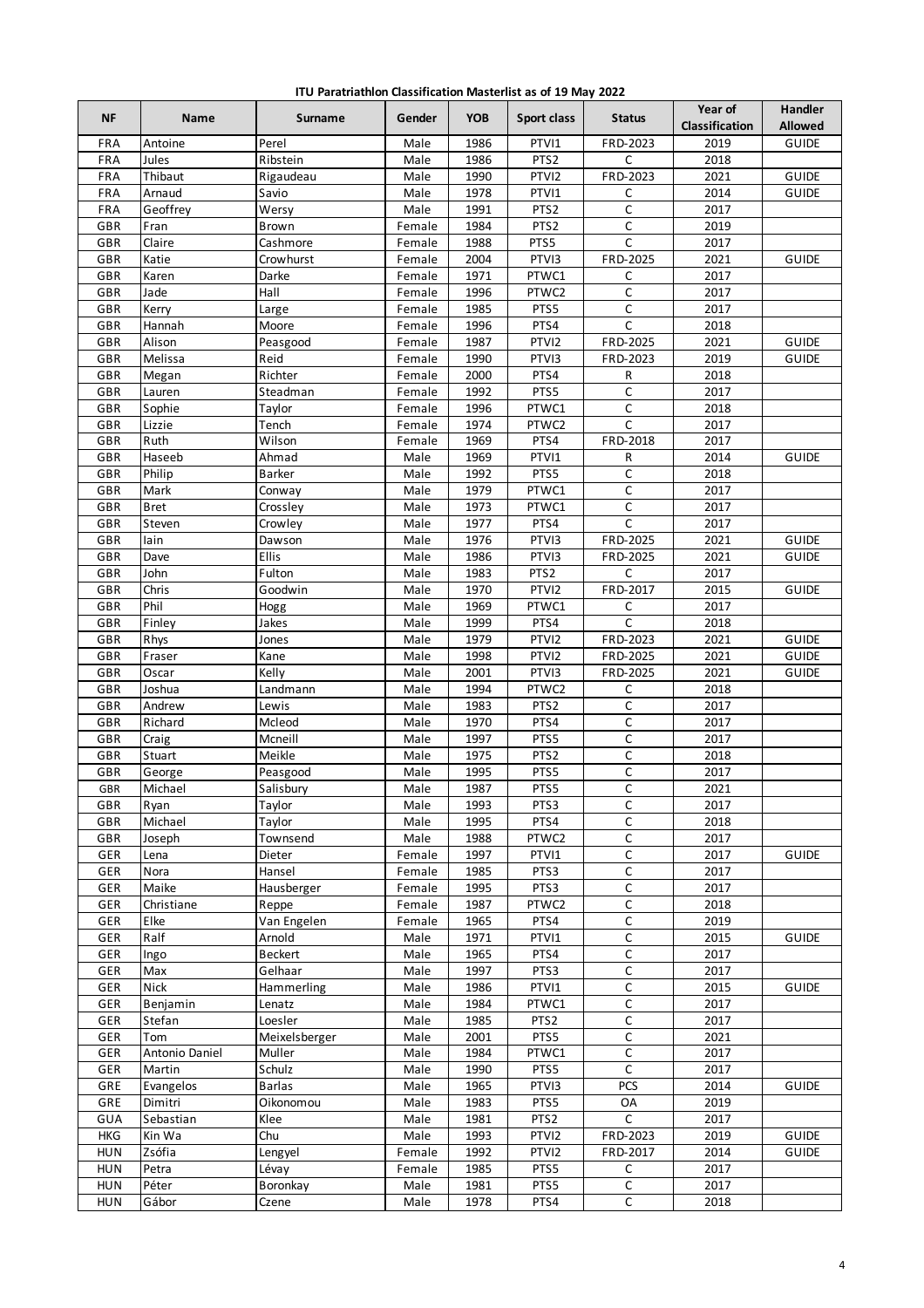| ITU Paratriathlon Classification Masterlist as of 19 May 2022 |  |  |  |
|---------------------------------------------------------------|--|--|--|
|---------------------------------------------------------------|--|--|--|

| <b>NF</b>                          | Name            | Surname            | Gender       | <b>YOB</b>   | Sport class       | <b>Status</b>             | Year of<br>Classification | Handler<br><b>Allowed</b> |
|------------------------------------|-----------------|--------------------|--------------|--------------|-------------------|---------------------------|---------------------------|---------------------------|
| <b>HUN</b>                         | Bence           | Mocsari            | Male         | 2000         | PTS5              | C                         | 2018                      |                           |
| <b>HUN</b>                         | Róbert          | Ocelka             | Male         | 1974         | PTVI3             | PCS                       | 2014                      | <b>GUIDE</b>              |
| <b>IRL</b>                         | Cassie          | Cava               | Female       | 1991         | PTS3              | C                         | 2018                      |                           |
| $\ensuremath{\mathsf{IRL}}\xspace$ | Cassie          | Cava               | Female       | 1991         | PTS4              | FRD-2018                  | 2017                      |                           |
| <b>IRL</b>                         | Amanda          | Crotty             | Female       | 1985         | PTVI2             | R                         | 2015                      | <b>GUIDE</b>              |
| IRL                                | Mary            | McCabe             | Female       | 1975         | PTWC2             | PCS                       | 2017                      |                           |
| <b>IRL</b>                         | Judith          | McCombe            | Female       | 1995         | PTVI3             | R                         | 2018                      | <b>GUIDE</b>              |
| IRL                                | Chloe           | McCombe            | Female       | 1995         | PTVI3             | FRD-2022                  | 2018                      | <b>GUIDE</b>              |
| <b>IRL</b>                         | Fiona           | Mccormack          | Female       | 1972         | PTWC2             | C                         | 2017                      |                           |
| IRL                                | Caroline        | O'Leary            | Female       | 1977         | PTS5              | C                         | 2017                      |                           |
| <b>IRL</b>                         | Catherine       | Walsh              | Female       | 1973         | PTVI3             | FRD-2018                  | 2016                      | <b>GUIDE</b>              |
| <b>IRL</b>                         | Stephen         | Campbell           | Male         | 1986         | PTVI1             | C                         | 2018                      | <b>GUIDE</b>              |
| IRL                                | Nicolas         | Dewalque           | Male         | 1987         | PTVI3             | FRD-2020                  | 2018                      | <b>GUIDE</b>              |
| IRL                                | Oliver          | Gunning            | Male         | 2004         | PTVI3             | FRD-2025                  | 2021                      | <b>GUIDE</b>              |
| IRL                                | Leo             | Hynes              | Male         | 1972         | PTVI3             | FRD-2020                  | 2018                      | <b>GUIDE</b>              |
| <b>IRL</b>                         | <b>Bryce</b>    | Irvine             | Male         | 1969         | <b>NE</b>         | C                         | 2017                      |                           |
| IRL                                | David           | Kerr               | Male         | 1982         | PTWC1             | $\mathsf C$               | 2017                      |                           |
| <b>IRL</b>                         | Tojo            | Lazzari            | Male         | 1989         | PTS4              | C                         | 2017                      |                           |
| IRL                                | Donacha         | McCarthy           | Male         | 1990         | PTVI1             | $\mathsf C$               | 2018                      | <b>GUIDE</b>              |
| IRL                                | Francis         | McGivern           | Male         | 1984         | PTS5              | $\mathsf C$               | 2021                      |                           |
| IRL                                | Aidan           | McGlynn            | Male         | 1980         | PTS5              | $\mathsf C$               | 2017                      |                           |
| <b>IRL</b>                         | Mark            | Millar             | Male         | 1988         | PTWC1             | C                         | 2019                      |                           |
| <b>IRL</b>                         | Andrew          | Nicholson          | Male         | 1991         | PTS4              | $\mathsf C$               | 2018                      |                           |
| IRL                                | Garrett         | Turbett            | Male         | 1979         | PTS4              | C                         | 2017                      |                           |
| <b>ISR</b>                         | Oren            | Blitzblau          | Male         | 1976         | PTVI1             | $\mathsf C$               | 2019                      | <b>GUIDE</b>              |
| <b>ITA</b>                         | Anna            | Barbaro            | Female       | 1985         | PTVI1             | FRD-2023                  | 2021                      | <b>GUIDE</b>              |
| <b>ITA</b>                         | Rita            | Cuccuru            | Female       | 1977         | PTWC1             | C                         | 2019                      |                           |
| <b>ITA</b>                         | Veronica Yoko   | Plebani            | Female       | 1996         | PTS <sub>2</sub>  | $\mathsf C$               | 2021                      |                           |
| <b>ITA</b>                         | Chiara          | Vellucci           | Female       | 1997         | PTWC2             | $\mathsf C$               | 2017                      |                           |
| <b>ITA</b>                         | Giovanni        | Achenza            | Male         | 1971         | PTWC1             | $\mathsf C$               | 2019                      |                           |
| <b>ITA</b>                         | Pier Alberto    | <b>Buccoliero</b>  | Male         | 1987         | PTWC2             | C                         | 2017                      |                           |
| <b>ITA</b>                         | Gianluca        | Cacciamano         | Male         | 1971         | PTS4              | $\mathsf C$<br><b>PCS</b> | 2017                      |                           |
| <b>ITA</b>                         | Matteo          | Fanchini           | Male         | 1970         | PTVI1             | $\mathsf C$               | 2014                      | <b>GUIDE</b>              |
| <b>ITA</b>                         | Michele         | Ferrarin           | Male         | 1971         | PTS <sub>2</sub>  |                           | 2017                      |                           |
| <b>ITA</b><br><b>ITA</b>           | Mauro<br>Manuel | Gava               | Male<br>Male | 1979<br>1994 | PTS5<br>PTVI3     | C<br>PCS                  | 2018                      | <b>GUIDE</b>              |
| <b>ITA</b>                         | Gianfilippo     | Marson<br>Mirabile | Male         | 1968         | PTS4              | C                         | 2014<br>2017              |                           |
| <b>ITA</b>                         | Francesco       | Mottola            | Male         | 1970         | <b>NE</b>         | $\mathsf C$               | 2019                      |                           |
| <b>ITA</b>                         | Maurizio        | Romeo              | Male         | 1979         | PTVI2             | FRD-2022                  | 2018                      | <b>GUIDE</b>              |
| <b>ITA</b>                         | Federico        | Sicura             | Male         | 1985         | PTVI2             | FRD-2025                  | 2021                      | <b>GUIDE</b>              |
| <b>ITA</b>                         | Marco           | Turato             | Male         | 1977         | PTS4              | <b>PCS</b>                | 2019                      |                           |
| <b>ITA</b>                         | Gianluca        | Valori             | Male         | 1974         | PTS2              | FRD-2019                  | 2017                      |                           |
| <b>ITU</b>                         | Mohamed         | Lahna              | Male         | 1982         | PTS <sub>2</sub>  | $\mathsf C$               | 2017                      |                           |
| <b>JPN</b>                         | Yukako          | Hata               | Female       | 1981         | PTS <sub>2</sub>  | C                         | 2017                      |                           |
| JPN                                | Atsuko          | Maruo              | Female       | 1974         | PTVI2             | FRD-2022                  | 2018                      | <b>GUIDE</b>              |
| <b>JPN</b>                         | Mami            | Tani               | Female       | 1982         | PTS4              | C                         | 2017                      |                           |
| <b>JPN</b>                         | Wakako          | Tsuchida           | Female       | 1974         | PTWC2             | $\overline{C}$            | 2019                      |                           |
| <b>JPN</b>                         | Shigeru         | Akiba              | Male         | 1972         | PTV <sub>13</sub> | FRD-2023                  | 2019                      | <b>GUIDE</b>              |
| <b>JPN</b>                         | Chikara         | Ara                | Male         | 1975         | PTS4              | С                         | 2017                      |                           |
| <b>JPN</b>                         | Kenji           | Hashimoto          | Male         | 1981         | PTS <sub>2</sub>  | C                         | 2017                      |                           |
| <b>JPN</b>                         | Yuto            | Hiraide            | Male         | 1987         | PTS5              | PCS                       | 2021                      |                           |
| <b>JPN</b>                         | Nobuyki         | Kagami             | Male         | 1985         | PTS4              | $\mathsf C$               | 2017                      |                           |
| <b>JPN</b>                         | Ryota           | Kashiki            | Male         | 1988         | PTVI3             | PCS                       | 2021                      | <b>GUIDE</b>              |
| <b>JPN</b>                         | Jumpei          | Kimura             | Male         | 1985         | PTWC1             | C                         | 2017                      |                           |
| <b>JPN</b>                         | Shingo          | Kuboyama           | Male         | 1977         | PTS4              | <b>CNC</b>                | 2017                      |                           |
| JPN                                | Ayahiro         | Matsui             | Male         | 1989         | PTS4              | C                         | 2019                      |                           |
| <b>JPN</b>                         | Keiji           | Nagai              | Male         | 1959         | PTVI1             | PCS                       | 2014                      | <b>GUIDE</b>              |
| <b>JPN</b>                         | Kenshiro        | Nakayama           | Male         | 1990         | PTS <sub>2</sub>  | C                         | 2017                      |                           |
| <b>JPN</b>                         | Ryu             | Nakazawa           | Male         | 1979         | PTVI2             | FRD-2022                  | 2018                      | <b>GUIDE</b>              |
| <b>JPN</b>                         | Yoshida         | Ryota              | Male         | 1981         | PTWC2             | C                         | 2018                      |                           |
| <b>JPN</b>                         | Keiichi         | Sato               | Male         | 1979         | PTS5              | C                         | 2017                      |                           |
| <b>JPN</b>                         | Toshihiro       | Shirae             | Male         | 1958         | PTVI3             | PCS                       | 2014                      | <b>GUIDE</b>              |
| <b>JPN</b>                         | Abe             | Takaharu           | Male         | 1969         | <b>NE</b>         | R                         | 2018                      |                           |
| <b>JPN</b>                         | Yuichi          | Takahashi          | Male         | 1965         | PTVI1             | C                         | 2019                      | <b>GUIDE</b>              |
| <b>JPN</b>                         | Seiji           | Tanaka             | Male         | 1974         | PTWC1             | $\mathsf C$               | 2017                      |                           |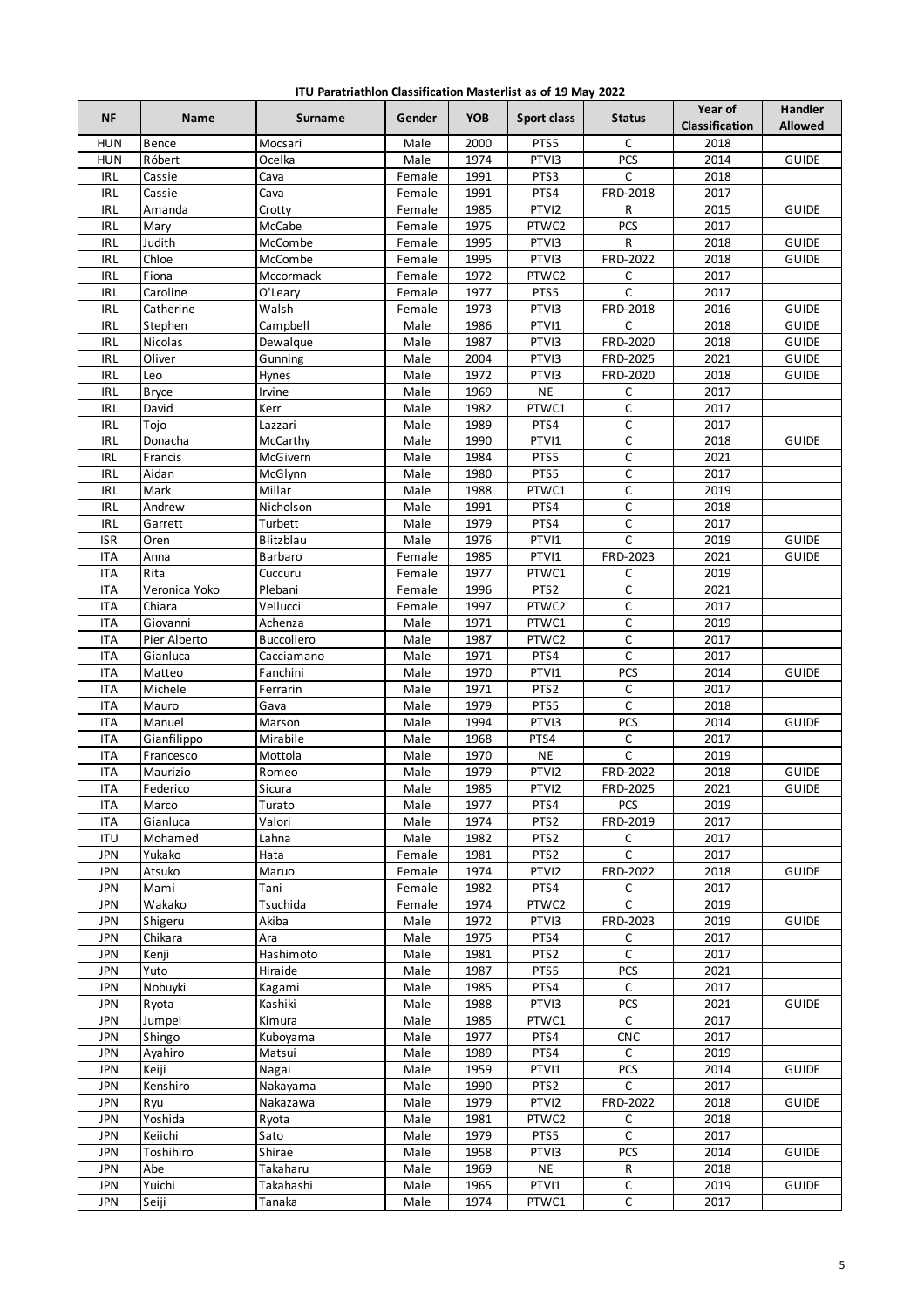| ITU Paratriathlon Classification Masterlist as of 19 May 2022 |  |  |  |
|---------------------------------------------------------------|--|--|--|
|---------------------------------------------------------------|--|--|--|

| <b>NF</b>                | Name               | Surname                     | Gender         | <b>YOB</b>   | Sport class      | <b>Status</b>            | Year of<br>Classification | <b>Handler</b><br><b>Allowed</b> |
|--------------------------|--------------------|-----------------------------|----------------|--------------|------------------|--------------------------|---------------------------|----------------------------------|
| <b>JPN</b>               | Kaji               | Tetsuki                     | Male           | 1999         | PTS5             | C                        | 2018                      |                                  |
| <b>JPN</b>               | Hideki             | Uda                         | Male           | 1987         | PTS4             | $\mathsf{C}$             | 2017                      |                                  |
| <b>JPN</b>               | Satoshi            | Yamada                      | Male           | 1970         | PTS4             | PCS                      | 2021                      |                                  |
| <b>JPN</b>               | Yosuke             | Yamada                      | Male           | 1996         | PTVI3            | FRD-2022                 | 2021                      | <b>GUIDE</b>                     |
| <b>JPN</b>               | Satoru             | Yoneoka                     | Male           | 1985         | PTVI1            | $\mathsf C$              | 2019                      | <b>GUIDE</b>                     |
| <b>KEN</b>               | Gabriel Ambuko     | Ambeba                      | Male           | 1986         | PTS <sub>2</sub> | <b>PCS</b>               | 2021                      |                                  |
| KGZ                      | Zhalaldin          | Abduvaliev                  | Male           | 1993         | PTVI2            | PCS                      | 2017                      | <b>GUIDE</b>                     |
| KGZ                      | Dastan             | Kamchybekov                 | Male           | 2001         | PTVI1            | FRD-2025                 | 2021                      | <b>GUIDE</b>                     |
| KGZ                      | Nurbek             | Toichubaev                  | Male           | 1976         | PTS4             | C                        | 2017                      |                                  |
| KOR                      | Kim                | Ho Sang                     | Male           | 1969         | PTS3             | $\mathsf{C}$             | 2019                      |                                  |
| <b>KOR</b>               | Kim                | Hwang Tae                   | Male           | 1977         | PTS3             | FRD-2021                 | 2019                      | <b>YES</b>                       |
| KOR                      | Kim                | Jong Kwan                   | Male           | 1968         | PTS5             | C                        | 2018                      |                                  |
| KOR<br>KOR               | Park               | Jung Hyun<br>Kim            | Male<br>Male   | 1980<br>1962 |                  | <b>CNC</b><br><b>CNC</b> | 2018<br>2019              |                                  |
| KOR                      | Daeyoung<br>Jun Ha | Lee                         | Male           | 1976         | PTS4             | $\mathsf{C}$             | 2017                      |                                  |
| KOR                      | Jeong Guk          | Seo                         | Male           | 1975         | PTS3             | $\mathsf C$              | 2019                      | <b>YES</b>                       |
| LAT                      | Rihard             | Sprincis                    | Male           | 1988         | PTS4             | <b>CNC</b>               | 2017                      | YES                              |
| LTU                      | Ernestas           | Cesonis                     | Male           | 1983         | PTS5             | C                        | 2018                      |                                  |
| LUX                      | Joe                | Kurt                        | Male           | 1989         | PTS4             | C                        | 2018                      |                                  |
| MAR                      | Mohamed            | Sarhir                      | Male           | 1992         | PTS4             | ${\sf R}$                | 2021                      |                                  |
| <b>MEX</b>               | <b>Brenda</b>      | Osnaya Alvarez              | Female         | 1993         | PTWC1            | С                        | 2017                      |                                  |
| <b>MEX</b>               | Juan Carlos        | Cano Espinoza               | Male           | 1989         | PTS5             | C                        | 2017                      |                                  |
| <b>MEX</b>               | Neghive Socorro    | Chairez Ceniceros           | Male           | 2000         | <b>NE</b>        | R                        | 2020                      |                                  |
| <b>MEX</b>               | José Abraham       | Estrada Sierra              | Male           | 1995         | PTS5             | $\mathsf C$              | 2017                      |                                  |
| <b>MEX</b>               | David Alberto      | Garza Tapia                 | Male           | 1995         | PTVI3            | ${\sf R}$                | 2019                      | <b>GUIDE</b>                     |
| <b>MEX</b>               | Reynaldo Ricardo   | Hernández López             | Male           | 1973         | PTS <sub>2</sub> | $\mathsf C$              | 2017                      |                                  |
| <b>MEX</b>               | Diego Alfonso      | Lares                       | Male           | 1991         | PTS <sub>2</sub> | OA                       | 2020                      |                                  |
| <b>MEX</b>               | Marcos Benjamin    | Velázquez Álvarez           | Male           | 1973         | PTVI3            | PCS                      | 2014                      | <b>GUIDE</b>                     |
| <b>NED</b>               | Odette             | Deudekom                    | Female         | 1979         | PTVI2            | FRD-2021                 | 2017                      | <b>GUIDE</b>                     |
| <b>NED</b>               | Joleen             | Hakker                      | Female         | 1981         | PTVI1            | C                        | 2014                      | <b>GUIDE</b>                     |
| <b>NED</b>               | Margret            | ljdema                      | Female         | 1976         | PTWC1            | C                        | 2017                      |                                  |
| <b>NED</b>               | Saskia             | Van Den Ouden               | Female         | 1973         | PTS <sub>2</sub> | C                        | 2017                      |                                  |
| <b>NED</b><br><b>NED</b> | Brendan<br>Gerrit  | Bischoff<br>Dijkstra        | Male<br>Male   | 1991<br>1983 | PTWC2<br>PTWC1   | $\mathsf C$<br>C         | 2021<br>2017              |                                  |
| <b>NED</b>               | Daniel             | Knegt                       | Male           | 1983         | PTVI1            | $\mathsf C$              | 2017                      | <b>GUIDE</b>                     |
| <b>NED</b>               | Sander             | Koomen                      | Male           | 1978         | PTVI3            | FRD-2023                 | 2021                      | <b>GUIDE</b>                     |
| <b>NED</b>               | Maurits            | Morsink                     | Male           | 1991         | PTS <sub>2</sub> | $\mathsf C$              | 2017                      |                                  |
| <b>NED</b>               | Jetze              | Plat                        | Male           | 1991         | PTWC2            | $\mathsf C$              | 2017                      |                                  |
| <b>NED</b>               | Mathijs            | Schakel                     | Male           | 1995         | PTS4             | С                        | 2018                      |                                  |
| <b>NED</b>               | Geert              | Schipper                    | Male           | 1977         | PTWC2            | $\mathsf C$              | 2017                      |                                  |
| <b>NED</b>               | Nico               | Van Der Burgt               | Male           | 1983         | PTS3             | $\mathsf{C}$             | 2019                      |                                  |
| <b>NED</b>               | Jeroen             | Van Waardenburg             | Male           | 1998         | PTVI3            | FRD-2020                 | 2018                      | <b>GUIDE</b>                     |
| <b>NZL</b>               | Shannon            | Cleave                      | Female         | 1979         | PTVI3            | FRD-2023                 | 2019                      | <b>GUIDE</b>                     |
| <b>NZL</b>               | Sharon             | Dagg                        | Female         | 1966         | PTS4             | C                        | 2018                      |                                  |
| PAN                      | Geovanni           | Ibarra                      | Male           | 1983         | PTVI1            | PCS                      | 2021                      | <b>GUIDE</b>                     |
| PER                      | Arturo             | Yarasca Gabriel             | Male           | 1985         | PTS5             | $\mathsf C$              | 2020                      |                                  |
| PHI                      | Arnel              | Aba                         | Male           | 1984         | PTS <sub>2</sub> | С                        | 2017                      |                                  |
| PHI                      | Sixto              | Ducay                       | Male           | 1968         | PTS4             | $\mathsf C$              | 2017                      |                                  |
| PHI                      | Manuel             | Lobrigo                     | Male           | 1974         | PTS <sub>2</sub> | $\mathsf C$              | 2017                      |                                  |
| PHI                      | Jerome             | Nelmida                     | Male           | 2000         | PTVI1            | PCS                      | 2018                      | <b>GUIDE</b>                     |
| PHI                      | Joshua             | Nelmida                     | Male           | 2000         | PTVI1            | PCS                      | 2018                      | <b>GUIDE</b>                     |
| PHI                      | Alex Nino          | Silverio                    | Male           | 1990         | PTS4             | С                        | 2018                      |                                  |
| POL<br>POL               | Monika             | Belcewska<br>Dzieciątkowska | Female         | 1994<br>1998 | PTS5<br>PTS5     | С<br>С                   | 2020<br>2021              |                                  |
| POL                      | Marta<br>Marcin    | Suwart                      | Female<br>Male | 1976         | PTVI2            | R                        | 2014                      | <b>GUIDE</b>                     |
| POL                      | Łukasz             | Wietecki                    | Male           | 1984         | PTVI3            | FRD-2023                 | 2019                      | <b>GUIDE</b>                     |
| <b>POR</b>               | Rodolfo            | Alves                       | Male           | 1976         | PTVI3            | <b>PCS</b>               | 2018                      | <b>GUIDE</b>                     |
| POR                      | Pedro              | Basilio                     | Male           | 1970         | PTS4             | C                        | 2018                      |                                  |
| <b>POR</b>               | Emanuel            | Gonçalves                   | Male           | 1989         | PTS5             | С                        | 2018                      |                                  |
| POR                      | Filipe             | Marques                     | Male           | 1998         | PTS5             | $\mathsf C$              | 2018                      |                                  |
| POR                      | José               | Mendonça                    | Male           | 1968         | PTS3             | С                        | 2018                      |                                  |
| ROU                      | Daniel             | Nisoroiu                    | Male           | 1980         | PTS3             | С                        | 2019                      |                                  |
| ROU                      | Arian              | Notretu                     | Male           | 2005         | PTS <sub>2</sub> | С                        | 2021                      |                                  |
| <b>RSA</b>               | Stan               | Andrews                     | Male           | 1979         | PTS4             | $\mathsf C$              | 2017                      |                                  |
| <b>RSA</b>               | Sebastian          | Crawford                    | Male           | 1993         | PTS3             | $\mathsf C$              | 2017                      |                                  |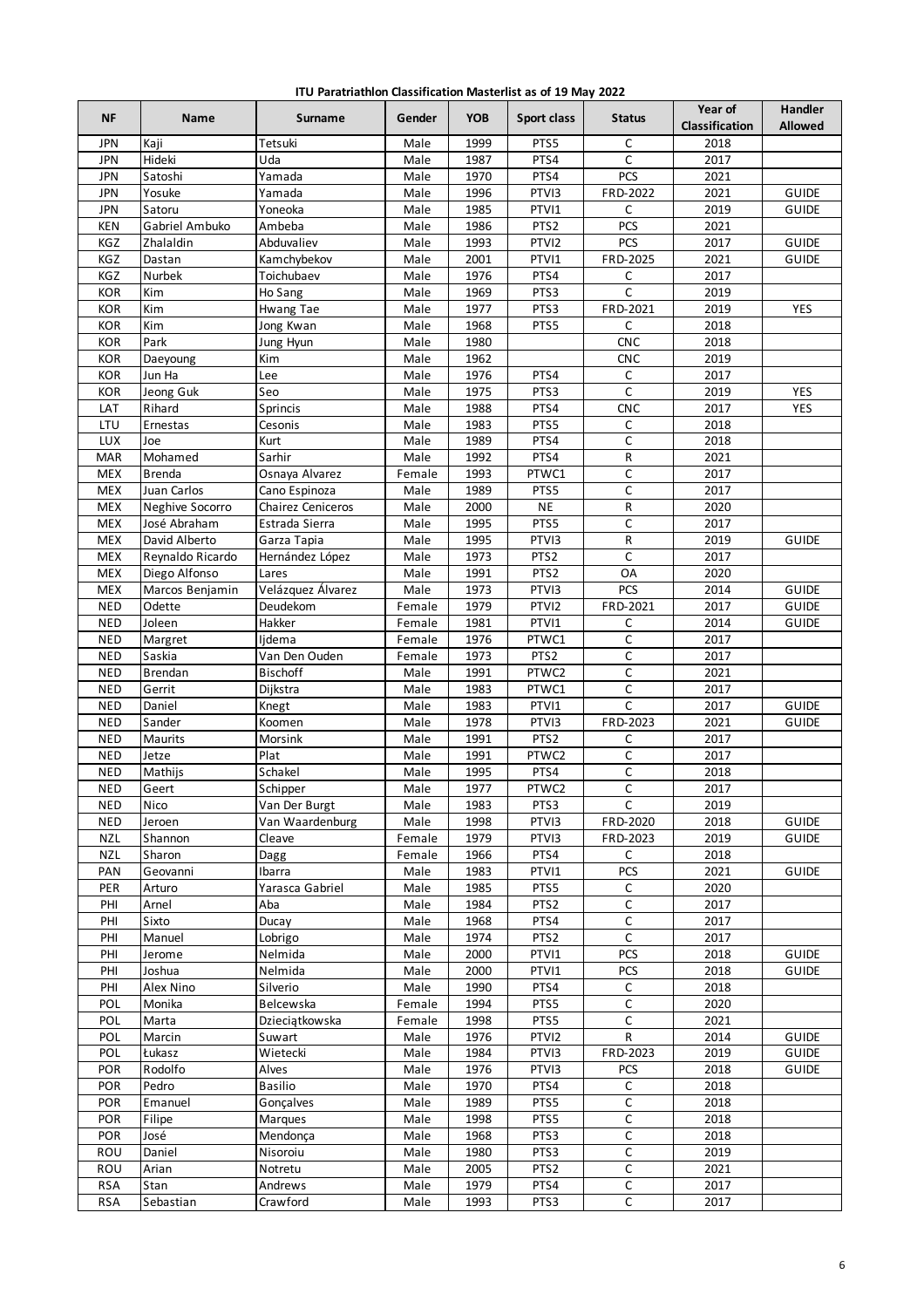| ITU Paratriathlon Classification Masterlist as of 19 May 2022 |  |  |  |  |  |
|---------------------------------------------------------------|--|--|--|--|--|
|---------------------------------------------------------------|--|--|--|--|--|

| <b>NF</b>  | Name               | Surname           | Gender           | <b>YOB</b>   | Sport class      | <b>Status</b>  | Year of<br>Classification | <b>Handler</b><br><b>Allowed</b> |
|------------|--------------------|-------------------|------------------|--------------|------------------|----------------|---------------------------|----------------------------------|
| <b>RSA</b> | Mhlengi            | Gwala             | Male             | 1991         | PTS4             | C              | 2021                      |                                  |
| <b>RSA</b> | David              | Jones             | Male             | 1978         | PTVI1            | $\mathsf{C}$   | 2018                      | <b>GUIDE</b>                     |
| <b>RSA</b> | Gavin              | Kilpatrick        | Male             | 1982         | PTVI3            | FRD-2020       | 2018                      | <b>GUIDE</b>                     |
| <b>RSA</b> | Izak               | Louw              | Male             | 1951         | PTS3             | R              | 2021                      |                                  |
| <b>RSA</b> | Charl              | Parkin            | Male             | 1968         | PTS3             | FRD-2019       | 2017                      |                                  |
| <b>RSA</b> | Anton              | Swanepoel         | Male             | 1981         | PTWC2            | C              | 2017                      |                                  |
| <b>RUS</b> | Anna               | Bychkova          | Female           | 1985         | PTS5             | C              | 2018                      |                                  |
| <b>RUS</b> | Veronika           | Gabitova          | Female           | 1997         | PTS <sub>2</sub> | C              | 2017                      |                                  |
| <b>RUS</b> | Irina              | Grazhdanova       | Female           | 1987         | PTS5             | C              | 2019                      |                                  |
| <b>RUS</b> | Evgeniya           | Koroleva          | Female           | 1999         | PTS3             | $\mathsf C$    | 2019                      |                                  |
| <b>RUS</b> | Anna               | Plotnikova        | Female           | 1998         | PTS3             | $\overline{C}$ | 2018                      |                                  |
| <b>RUS</b> | Amida              | Rzaeva            | Female           | 1994         | PTS5             | C              | 2017                      |                                  |
| <b>RUS</b> | Liudmila           | Taranskaia        | Female           | 1997         | PTVI3            | FRD-2023       | 2021                      | <b>GUIDE</b>                     |
| <b>RUS</b> | Yulia              | Vasilieva         | Female           | 2001         | <b>NE</b>        | C              | 2019                      |                                  |
| <b>RUS</b> | Ksenia             | Vibornykh         | Female           | 1994         | PTVI1            | FRD-2023       | 2019                      | <b>GUIDE</b>                     |
| <b>RUS</b> | Mikhail            | Astashov          | Male             | 1988         | PTS <sub>2</sub> | C              | 2018                      | <b>YES</b>                       |
| <b>RUS</b> | Victor             | Chebotarev        | Male             | 1993         | PTS3             | FRD-2019       | 2018                      |                                  |
| RUS        | Vasily             | Egorov            | Male             | 1987         | PTS <sub>2</sub> | С              | 2019                      |                                  |
| <b>RUS</b> | Alexandr           | lalchik           | Male             | 1988         | PTS5             | C              | 2017                      |                                  |
| <b>RUS</b> | Svetlana           | Karama            | Male             | 1970         | PTS4             | $\overline{C}$ | 2019                      |                                  |
| <b>RUS</b> | Mikhail            | Kolmakov          | Male             | 1979         | PTS4             | С              | 2017                      |                                  |
| <b>RUS</b> | Aleksandr          | Konyshev          | Male             | 1992         | PTS5             | C              | 2018                      |                                  |
| <b>RUS</b> | Denis              | Kungurtcev        | Male             | 1994         | PTS4             | C              | 2017                      |                                  |
| <b>RUS</b> | Alexey             | Petukhov          | Male             | 2001         | PTS3             | C              | 2019                      |                                  |
| <b>RUS</b> | Semen              | Radaev            | Male             | 1992         | PTWC1            | C              | 2018                      |                                  |
| <b>RUS</b> | Andrey             | Tolstikov         | Male             | 1993         | PTS4             | C              | 2017                      |                                  |
| SEN        | Khadim             | Boye              | Male             | 1983         | PTS4             | <b>PCS</b>     | 2021                      |                                  |
| <b>SLO</b> | Alen               | Kobilica          | Male             | 1970         | PTVI1            | C              | 2014                      | <b>GUIDE</b>                     |
| SRB        | Lazar              | Filipovic         | Male             | 1990         | PTVI2            | FRD-2025       | 2021                      | <b>GUIDE</b>                     |
| SUI<br>SUI | Stephanie<br>Silke | Baumann<br>Pan    | Female<br>Female | 1991<br>1973 | PTS5<br>PTWC1    | C<br>PCS       | 2018<br>2019              |                                  |
| SUI        | Fredi              | Büchler           | Male             | 1962         | PTS <sub>2</sub> | C              | 2017                      |                                  |
| SVK        | Eva                | Kumova            | Female           | 1972         | PTS4             | FRD-2021       | 2019                      |                                  |
| SWE        | Malin              | Lundström         | Female           | 1990         | PTS <sub>2</sub> | C              | 2017                      |                                  |
| SWE        | Wagner             | Heinrich          | Male             | 1972         | PTVI1            | FRD-2025       | 2021                      | <b>GUIDE</b>                     |
| <b>TPE</b> | Chien              | <b>Tzu Hsiang</b> | Male             | 1985         | PTS4             | С              | 2019                      |                                  |
| <b>TUN</b> | Fathi              | Zwoukhi           | Male             | 1986         | PTWC1            | C              | 2019                      |                                  |
| <b>TUR</b> | Miray              | Ulas              | Female           | 1998         | PTS5             | PCS            | 2019                      |                                  |
| TUR        | <b>Burak</b>       | Abacioglu         | Male             | 1987         | PTS4             | PCS            | 2019                      |                                  |
| <b>TUR</b> | Gurkan             | Celik             | Male             | 1992         | PTS5             | <b>PCS</b>     | 2019                      |                                  |
| <b>TUR</b> | <b>Burak</b>       | Gursoy            | Male             | 1995         | <b>NE</b>        | R              | 2019                      |                                  |
| <b>TUR</b> | Melda              | Kolayca           | Male             | 2004         | PTS4             | PCS            | 2019                      |                                  |
| TUR        | Nevzat             | Ozdemir           | Male             | 1968         | PTS4             | PCS            | 2019                      |                                  |
| <b>TUR</b> | Ugurcan            | Ozer              | Male             | 1998         | PTS5             | FRD-2021       | 2019                      |                                  |
| TUR        | Abdulkadir         | Ozogul            | Male             | 1988         | PTS <sub>2</sub> | С              | 2019                      |                                  |
| TUR        | Eren               | Seflek            | Male             | 1989         | PTS4             | C              | 2019                      |                                  |
| <b>TUR</b> | Ekrem              | Taskin            | Male             | 1972         | PTS4             | $\mathsf C$    | 2019                      |                                  |
| TUR        | Abdulkadir         | Yildirim          | Male             | 1991         | PTS5             | <b>PCS</b>     | 2019                      |                                  |
| UAE        | Abdulla            | Alghafri H2       | Male             | 2002         | PTWC2            | С              | 2021                      |                                  |
| <b>UKR</b> | Svitlana           | Kirpichova        | Female           | 1989         | <b>NE</b>        | $\mathsf C$    | 2017                      |                                  |
| UKR        | Alisa              | Kolpakchy         | Female           | 1996         | PTS5             | C              | 2017                      |                                  |
| UKR        | Vita               | Oleksiuk          | Female           | 1995         | PTVI2            | FRD-2025       | 2021                      | <b>GUIDE</b>                     |
| <b>UKR</b> | Volodymyr          | Stepanenko        | Male             | 1994         | PTS5             | С              | 2018                      |                                  |
| UKR        | Anatolii           | Varfolomieiev     | Male             | 1988         | PTVI1            | $\mathsf{C}$   | 2018                      | GUIDE                            |
| <b>UKR</b> | Vasyl              | Zakrevskyi        | Male             | 1984         | PTVI1            | C              | 2014                      | GUIDE                            |
| <b>USA</b> | Elizabeth          | Baker             | Female           | 1974         | PTVI3            | FRD-2022       | 2018                      | GUIDE                            |
| <b>USA</b> | Mary Catherine     | Callahan          | Female           | 1995         | PTWC1            | С              | 2017                      |                                  |
| <b>USA</b> | Patricia           | Collins           | Female           | 1969         | PTS4             | С              | 2017                      |                                  |
| <b>USA</b> | Eliza              | Cooper            | Female           | 1986         | PTVI1            | С              | 2019                      | <b>GUIDE</b>                     |
| <b>USA</b> | Hailey             | Danz              | Female           | 1991         | PTS <sub>2</sub> | $\mathsf C$    | 2017                      |                                  |
| <b>USA</b> | Amy                | Dixon             | Female           | 1975         | PTVI3            | FRD-2022       | 2018                      | <b>GUIDE</b>                     |
| <b>USA</b> | Tricia             | Downing           | Female           | 1969         | PTWC1            | С              | 2020                      |                                  |
| <b>USA</b> | Kelly              | Elmlinger         | Female           | 1979         | PTS4             | C              | 2018                      |                                  |
| <b>USA</b> | Skyler             | Fischer           | Female           | 2004         | PTWC2            | ${\sf R}$      | 2022                      |                                  |
| <b>USA</b> | Kendall            | Gretsch           | Female           | 1992         | PTWC2            | $\overline{C}$ | 2019                      |                                  |